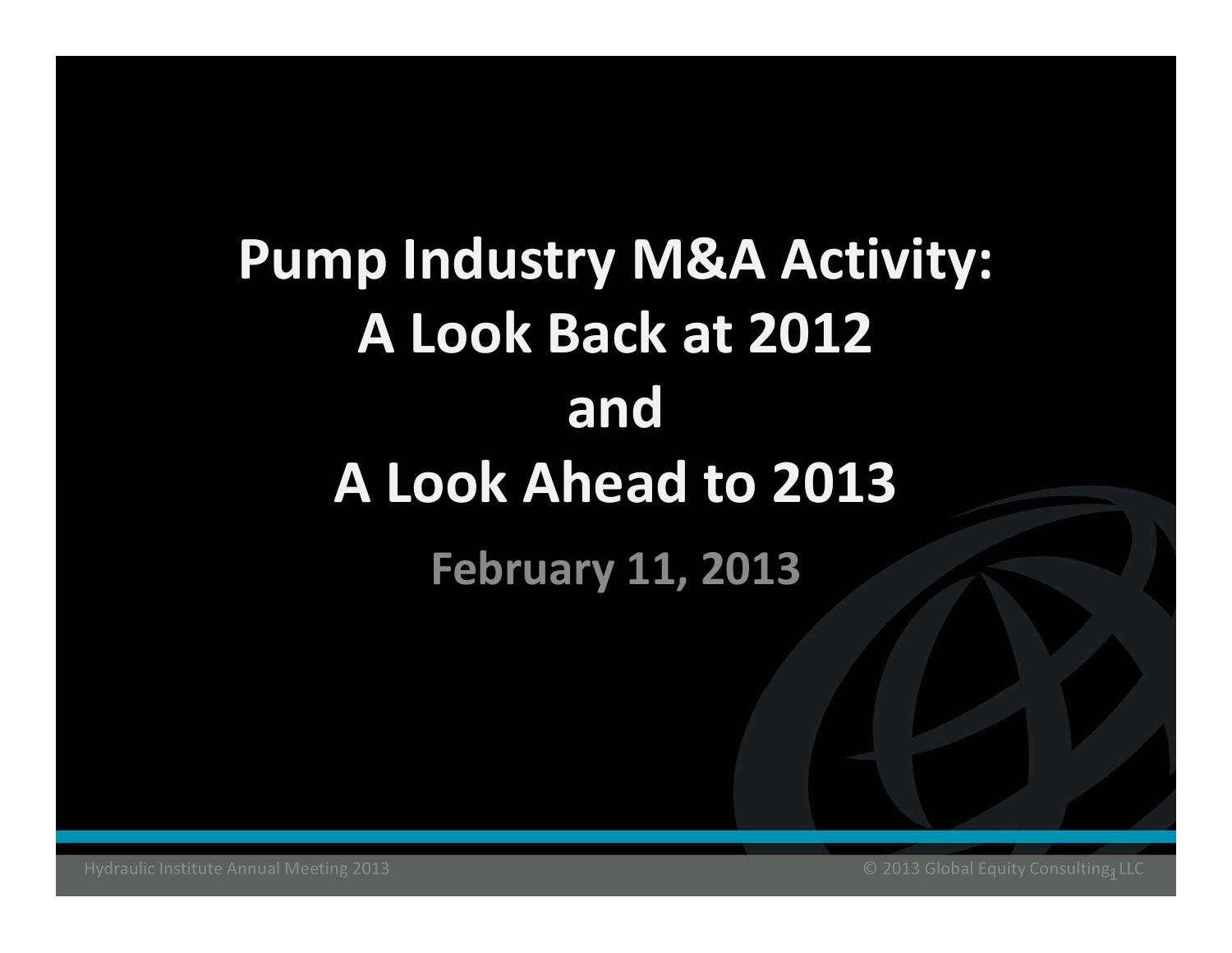

#### Presenters





Barry Craig Managing Director Thomas Haan Principal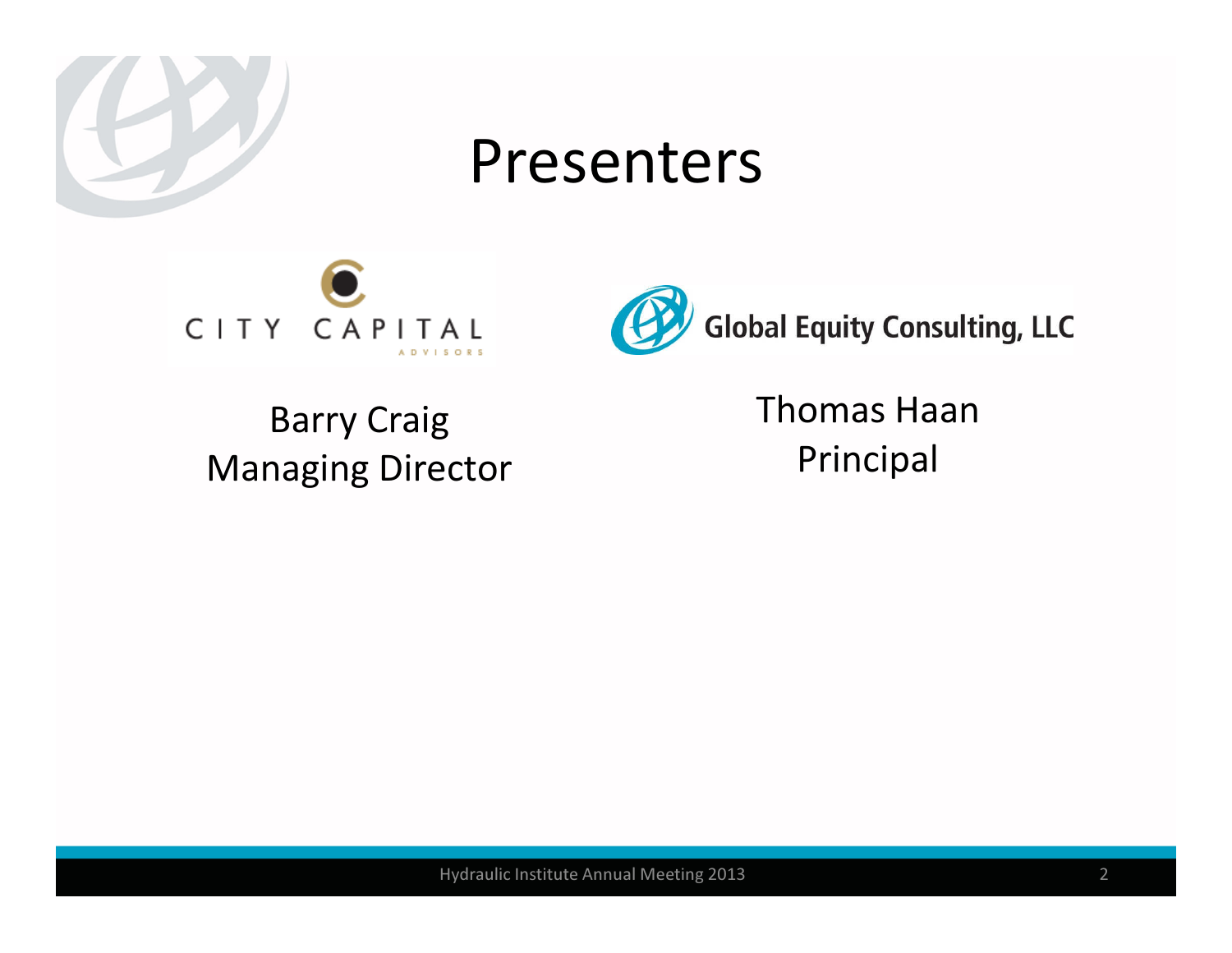

## Overview

- About City Capital and Global Equity Consulting
- About the Presenters
- A Look Back at 2012
	- o M&A activity
	- o Where was the action?
	- o Who were the buyers and sellers?
	- $\circ$  A Look at the most active what they bought and what they paid
	- o Some other highlighted deals
	- o Global M&A activity
	- o US M&A activity
	- o Valuations
- A Look Ahead to 2013
	- o US M&A outlook
	- o Driving forces
	- o Strategic implications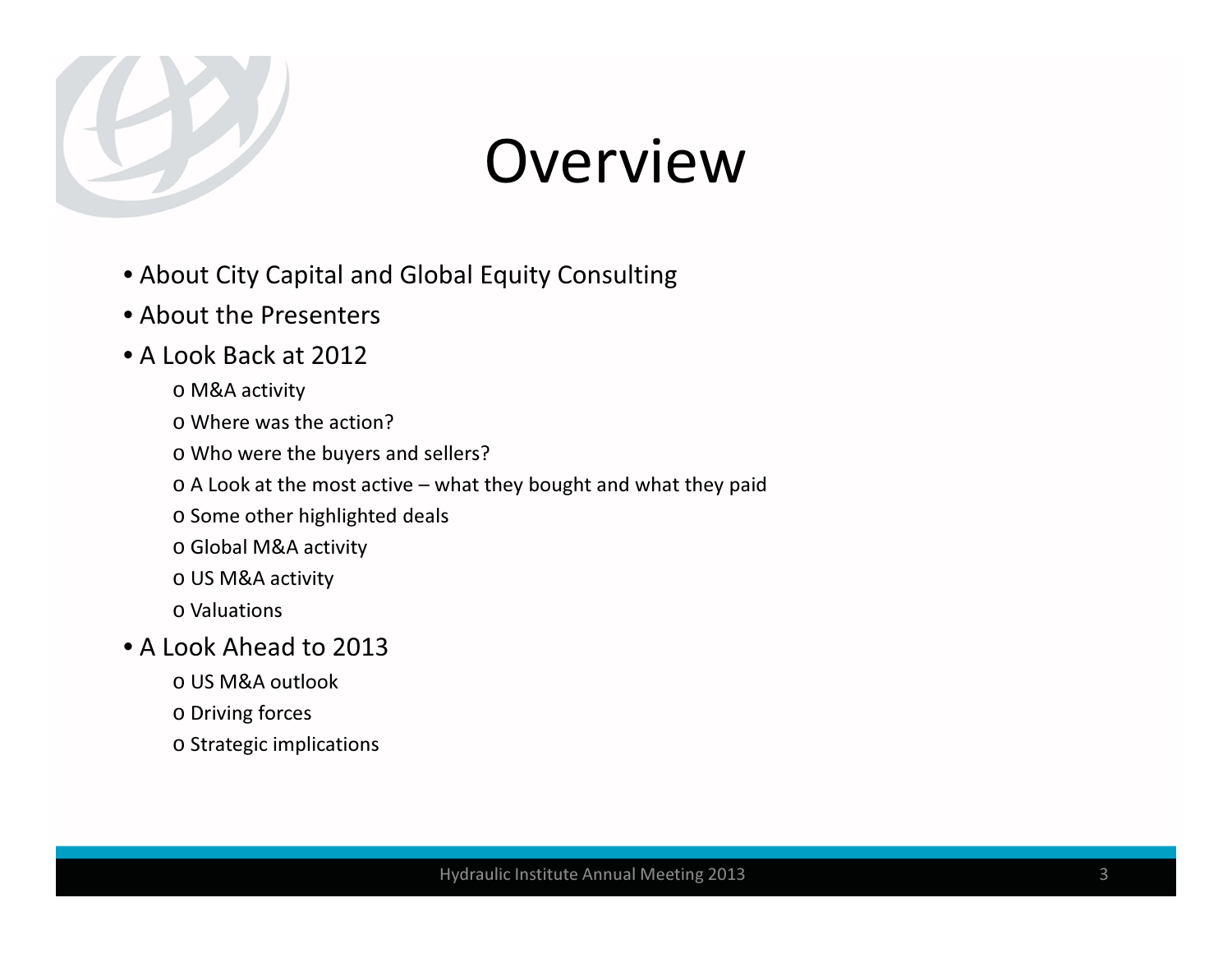# About City Capital Advisors

Member of FINRA and SIPC

- Mission: to provide senior level corporate finance advice and unparalleled execution services to leadingmiddle market companies and their owners.
- Each Managing Director has 20+ years experience; Collectively they have completed 500+ transactions totaling \$60+ billion in value.
- Provides M&A advisory and other investment banking services to private and publically held middle market companies valued between \$50 and \$500 million.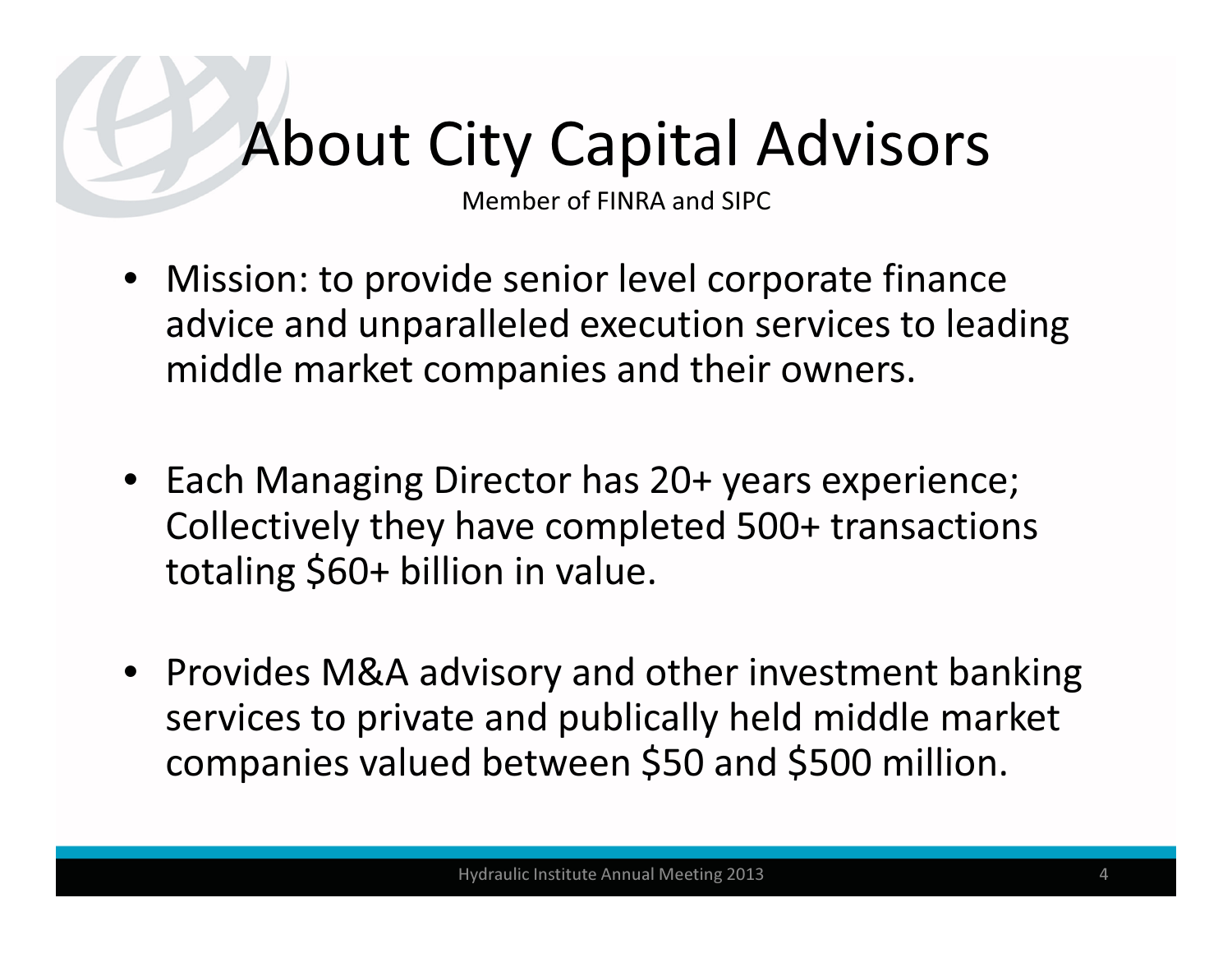## About Global Equity Consulting, LLC

- Mission: to be a preeminent provider of investment banking and business development services for middle market manufacturing, industrial distribution and industrial service companies.
- Provides experienced, hands-on investment banking and business development services for middle market businesses.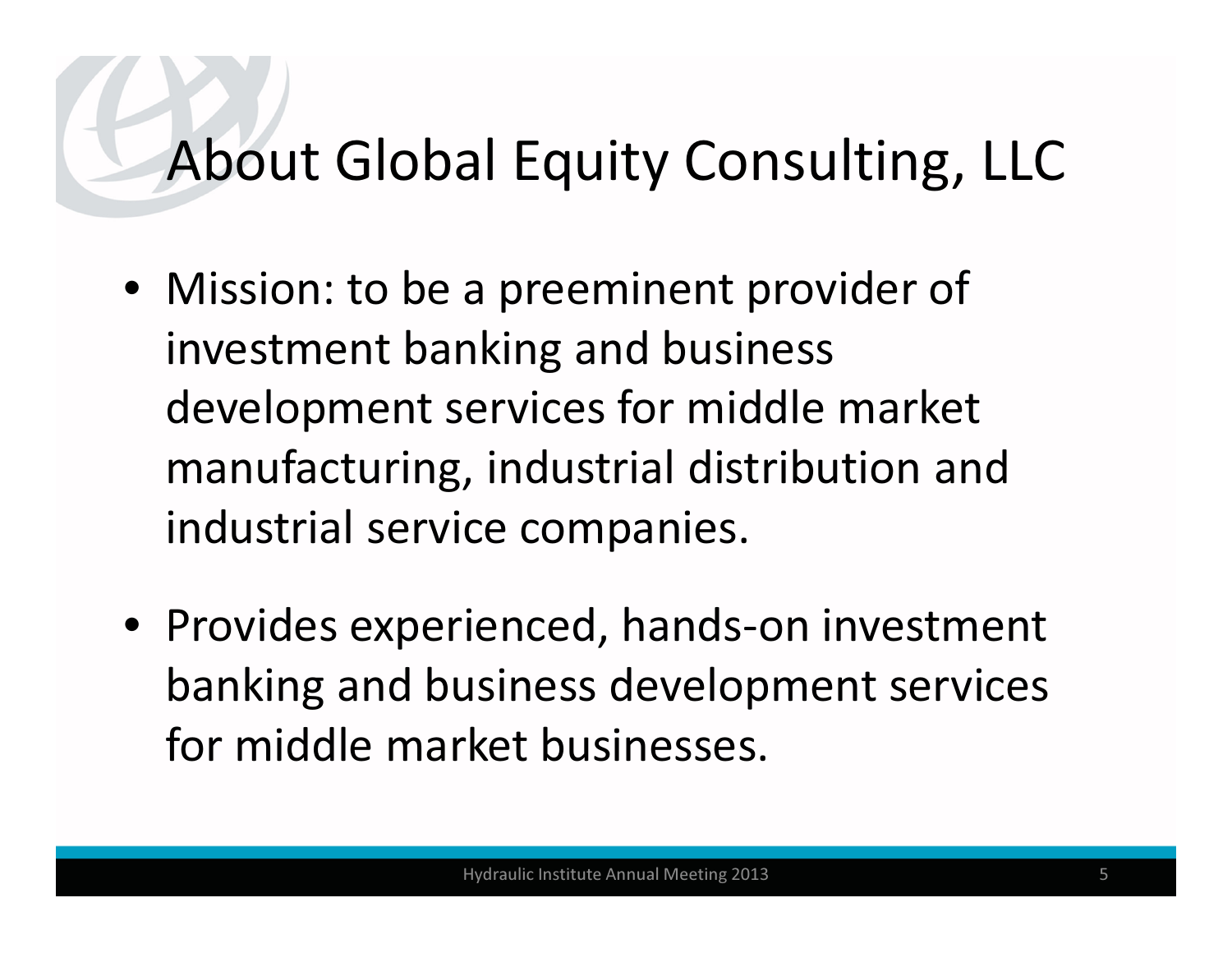

# About Barry Craig

Barry has spent 25+ years advising privately owned and publicly traded companies in the development and execution of acquisitions, divestitures and sale/merger strategies.

Prior to City Capital, Barry worked for Bank of America Securities and Lehman Brothers. Representative clients Barry has advised include Boeing, Sara Lee, National Semiconductor, Brunswick, Bridgestone/Firestone, The Coleman Company, M.A. Hanna, Valmont and IDEX Corp.

- •Managing Director, City Capital Advisors, LLC 2006
- •Previous Experience: Bank of America Securities; Lehman Brothers
- • Education: Williams College; MBA, Kellogg School of Management at Northwestern University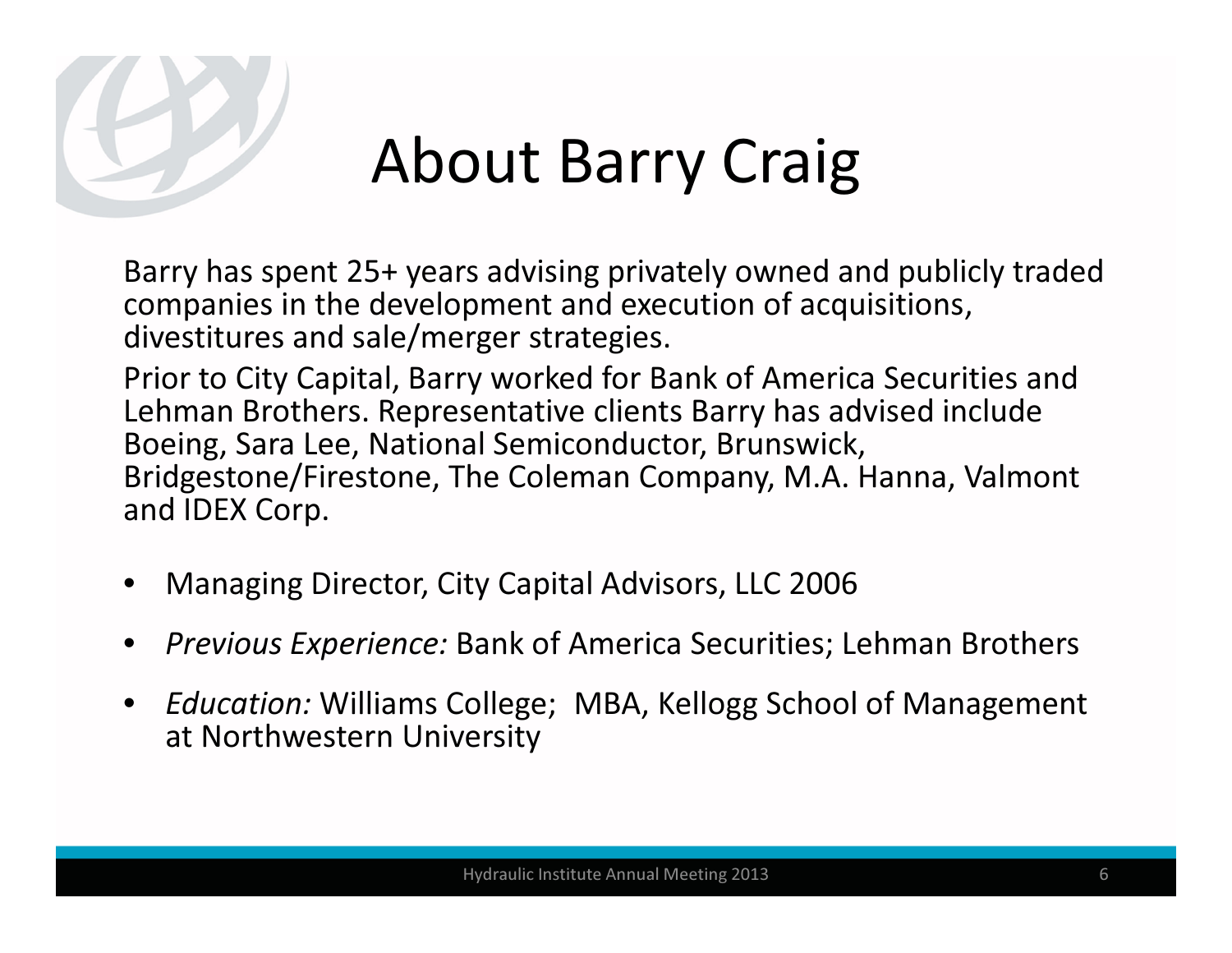

# About Thomas Haan

Tom has 37+ years experience managing manufacturing companies serving the process industries. Tom's experience includes managing businesses in North and South America, the Middle East and Asia.He has served on the Board of Directors of the Hydraulic Institute and as chairman of its Associate Member Council. Tom is a current member and past president of the Fluid Sealing Association.

- •Operating Director, City Capital Advisors, LLC 2007
- •Principal, Global Equity Consulting, LLC 2006
- • Previous Experience: President EagleBurgmann Industries; President Flowserve Corporation Flow Solutions (Mechanical Seal) Div.
- •Education: School of Business of Western Michigan University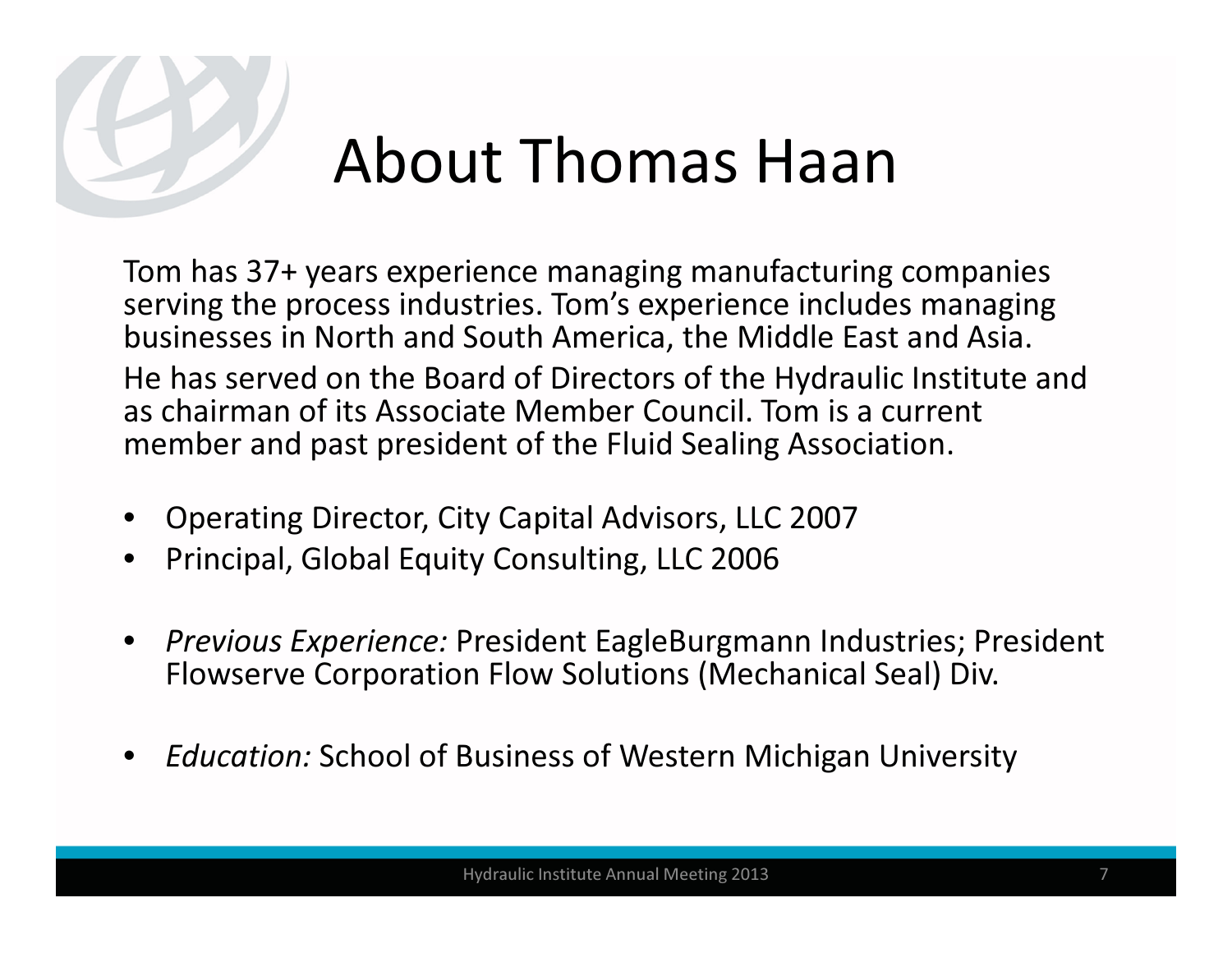Pump Industry M&A Activity Per Quarter 2010-2012

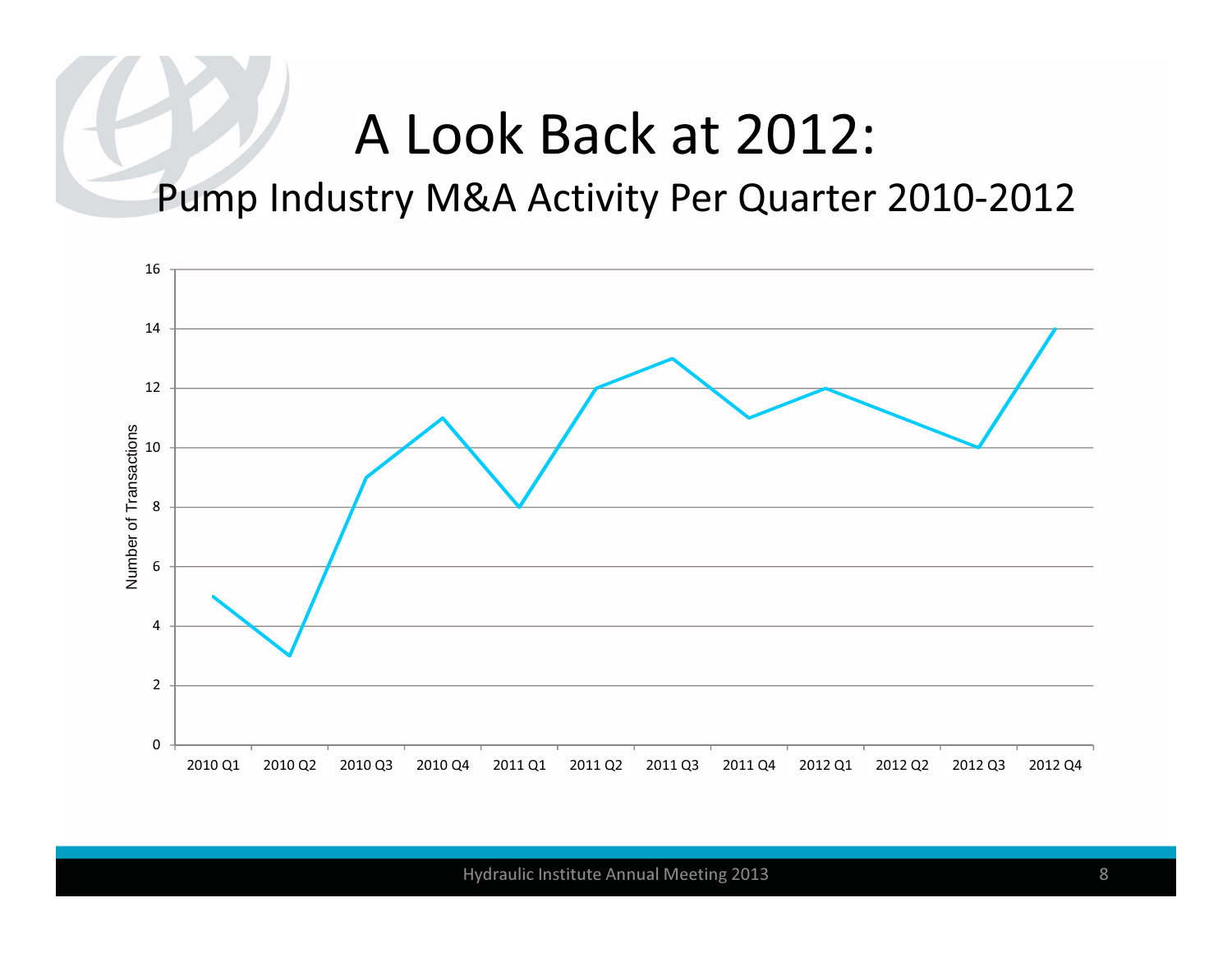#### A Look Back at 2012 -Pump Industry M&A Activity 2011 & 2012



Transactions involving manufacturing companies by end-use markets



Transactions involving distribution and service businesses

| <b>Buyers Are Overwhelmingly Strategic vs. Financial</b> |                                             |  |  |  |  |
|----------------------------------------------------------|---------------------------------------------|--|--|--|--|
| 2011                                                     | 2012                                        |  |  |  |  |
| Total Transactions  44                                   | Total Transactions 49                       |  |  |  |  |
| Strategic Buyers  41                                     | Strategic Buyers 46                         |  |  |  |  |
| <b>Financial Buyers (Private Equity)  3</b>              | <b>Financial Buyers (Private Equity)  3</b> |  |  |  |  |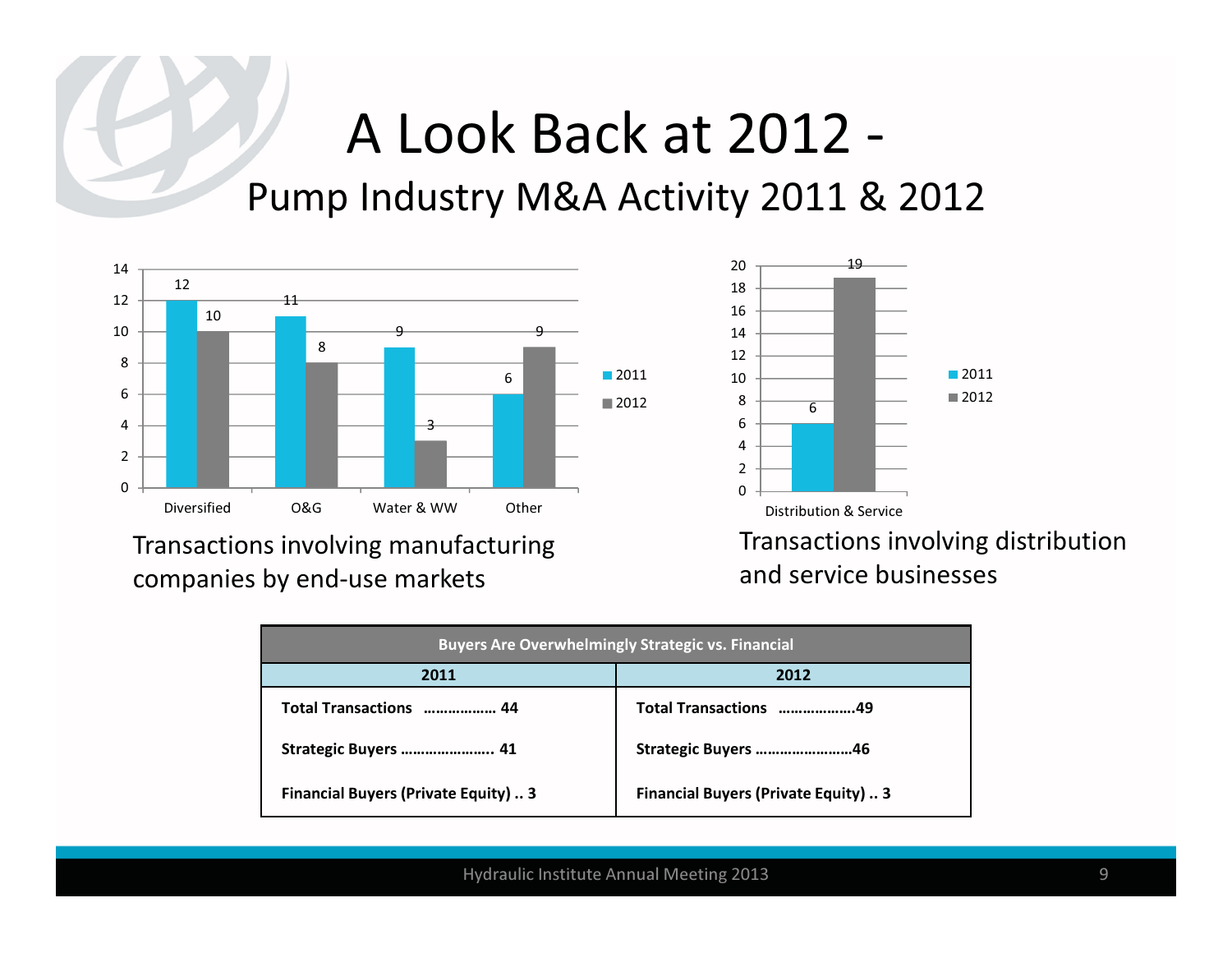# A Look Back at 2012: Review of Oil and Gas Transactions

| <b>Buyers 2011</b>                                                    |                  |                        |                |                            |            |  |
|-----------------------------------------------------------------------|------------------|------------------------|----------------|----------------------------|------------|--|
| US / Canada                                                           | # of Deals       | Europe / Middle East / | # of           | Australasia / Asia         | # of Deals |  |
|                                                                       |                  | <b>Africa</b>          | <b>Deals</b>   |                            |            |  |
| <b>Colfax</b>                                                         | $\mathbf{1}$     | <b>Atlas Copco</b>     | 1              |                            |            |  |
| <b>Dover</b>                                                          | 3                | <b>HMS</b>             | $2^{1}$        |                            |            |  |
| <b>GE Oil &amp; Gas</b>                                               |                  |                        |                |                            |            |  |
| <b>Lime Rock Partners</b>                                             | 1                |                        |                |                            |            |  |
| <b>Lufkin</b>                                                         | 1                |                        |                |                            |            |  |
| Schlumberger                                                          | 1                |                        |                |                            |            |  |
| <b>Total</b>                                                          | 8                |                        | $\overline{3}$ |                            |            |  |
|                                                                       |                  | <b>Buyers 2012</b>     |                |                            |            |  |
| US / Canada                                                           | # of Deals       | Europe / Middle East / | # of           | Australasia / Asia         | # of Deals |  |
|                                                                       |                  | <b>Africa</b>          | <b>Deals</b>   |                            |            |  |
| <b>Black Horse, LLC</b>                                               | $\mathbf{1}$     | <b>HMS</b>             | 2 <sup>1</sup> | <b>Torishima Pump Mfg.</b> | $0.5^{1}$  |  |
|                                                                       |                  |                        |                | Co.                        |            |  |
| <b>Cameron</b>                                                        | $\mathbf{1}$     | Pompetravanini SpA     | 1              |                            |            |  |
| <b>Fluid Equipment Dev. Co.</b>                                       | 0.5 <sup>1</sup> | <b>Weir Group plc</b>  | $\mathbf{1}$   |                            |            |  |
| <b>ITT</b>                                                            | 1                |                        |                |                            |            |  |
| <b>Total</b>                                                          | 3.5              |                        | $\overline{4}$ |                            | 0.5        |  |
|                                                                       |                  |                        |                |                            |            |  |
| <sup>1</sup> 50/50 Joint Venture to form Advanced Pumps International |                  |                        |                |                            |            |  |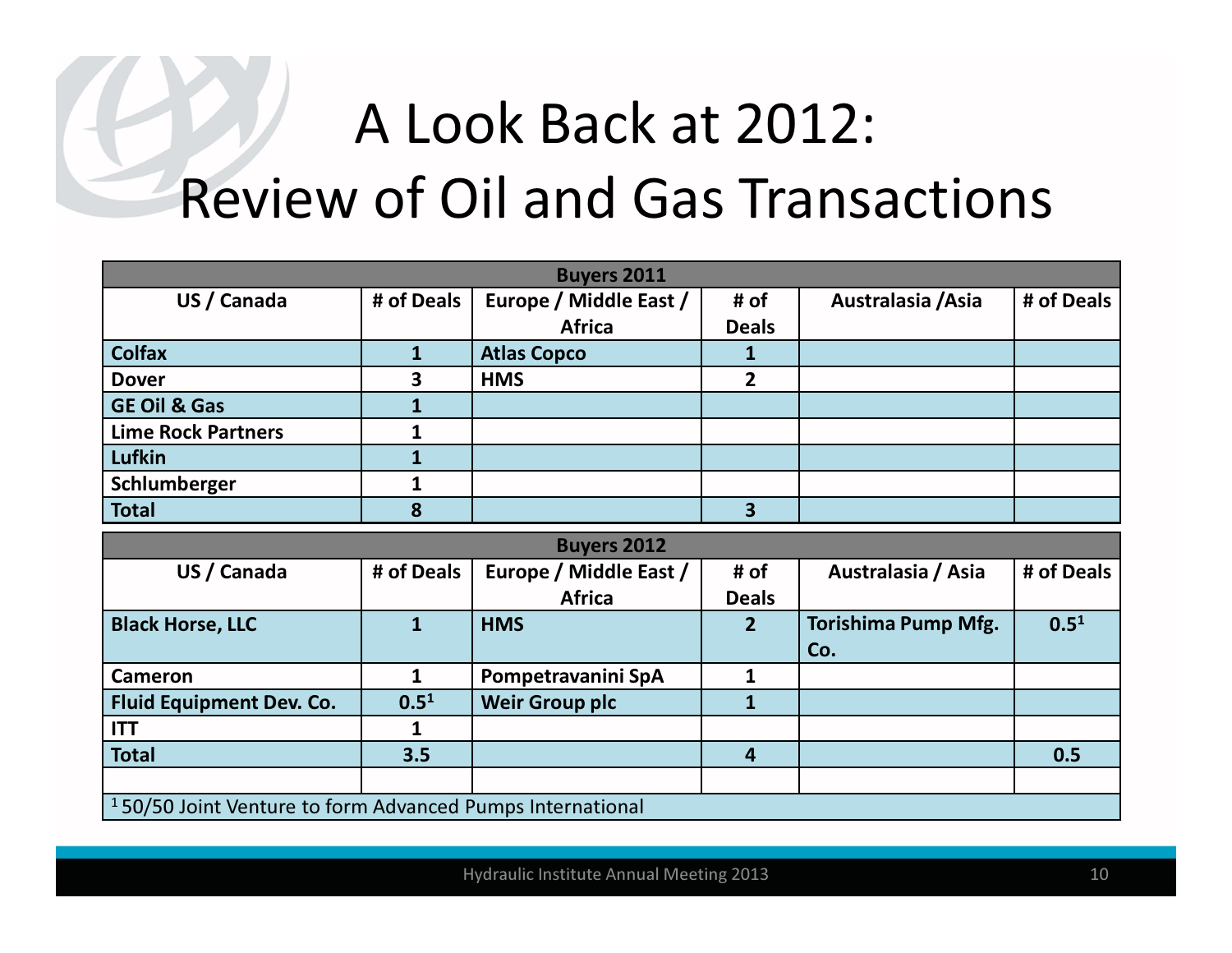# A Look Back at 2012: Review of Oil and Gas Transactions

| <b>Sellers 2011</b>                 |                                  |                              |  |  |
|-------------------------------------|----------------------------------|------------------------------|--|--|
| US / Canada                         | Europe / Middle East / Africa    | Australasia / Asia           |  |  |
| <b>Artificial Lift</b>              | <b>Bobruisk Machine Building</b> | <b>Tianjin RedScrew Pump</b> |  |  |
| <b>Harbison Fischer</b>             | <b>Framo Engineering</b>         |                              |  |  |
| <b>JC Carter</b>                    | <b>Rosscor Holdings BV</b>       |                              |  |  |
| <b>Oil Lift Technologies</b>        | <b>Sibneftemash</b>              |                              |  |  |
| <b>Quinn Oilfield Supply</b>        | <b>Wood Group</b>                |                              |  |  |
| 5 transactions                      | <b>5 Transactions</b>            | <b>1 Transaction</b>         |  |  |
|                                     |                                  |                              |  |  |
|                                     | <b>Sellers 2012</b>              |                              |  |  |
| US / Canada                         | Europe / Middle East / Africa    | Australasia / Asia           |  |  |
| <b>Advanced Pumps International</b> | <b>Apollo Goessnitz</b>          |                              |  |  |
| <b>Novatech</b>                     | <b>Bornemann</b>                 |                              |  |  |
| <b>ProSource</b>                    | <b>KazanKompressorMash</b>       |                              |  |  |
| Schlumberger                        | <b>NSB Gas Processing AG</b>     |                              |  |  |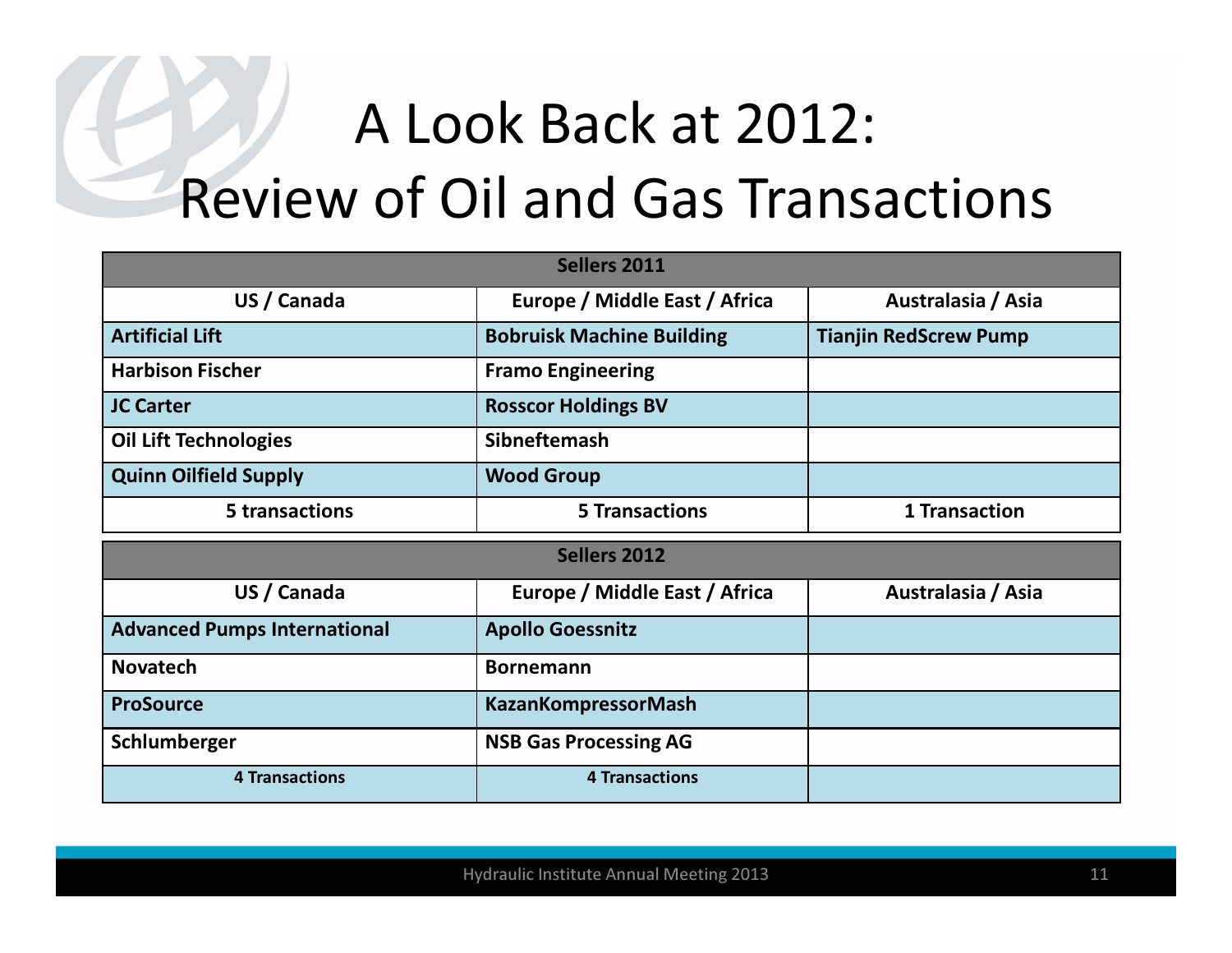#### Review of Distribution and Service Transactions

| <b>Buyers 2011</b>    |            |                        |            |                      |            |  |
|-----------------------|------------|------------------------|------------|----------------------|------------|--|
| US / Canada           | # of Deals | Europe / Middle East / | # of Deals | Australasia / Asia   | # of Deals |  |
|                       |            | Africa                 |            |                      |            |  |
| <b>ITT</b>            |            | <b>Axflow</b>          |            | <b>Hitachi Plant</b> |            |  |
|                       |            |                        |            | <b>Technologies</b>  |            |  |
| <b>Tencarva</b>       |            |                        |            |                      |            |  |
| <b>United Rentals</b> |            |                        |            |                      |            |  |
| <b>Total</b>          |            |                        |            |                      |            |  |

| <b>Buyers 2012</b>                   |            |                        |                |                    |            |
|--------------------------------------|------------|------------------------|----------------|--------------------|------------|
| US / Canada                          | # of Deals | Europe / Middle East / | # of Deals     | Australasia / Asia | # of Deals |
|                                      |            | Africa                 |                |                    |            |
| <b>Applied Industrial</b>            |            | <b>AESPump</b>         | $\overline{2}$ |                    |            |
| <b>Technologies</b>                  |            |                        |                |                    |            |
| <b>Best PumpWorks</b>                |            | <b>Tsurumi Europe</b>  | 1              |                    |            |
| <b>DXP Enterprises</b>               | 5.         |                        |                |                    |            |
| <b>Gorman-Rupp</b>                   |            |                        |                |                    |            |
| <b>Hertz Equipment Rental Corp.</b>  |            |                        |                |                    |            |
| <b>Harvest Partners</b>              |            |                        |                |                    |            |
| <b>Hydraulex Global</b>              |            |                        |                |                    |            |
| <b>Kaman Industrial Technologies</b> |            |                        |                |                    |            |
| <b>National Oilwell Varco</b>        | 2          |                        |                |                    |            |
| <b>Xylem</b>                         |            |                        |                |                    |            |
| <b>Total</b>                         | 16         |                        | 3              |                    |            |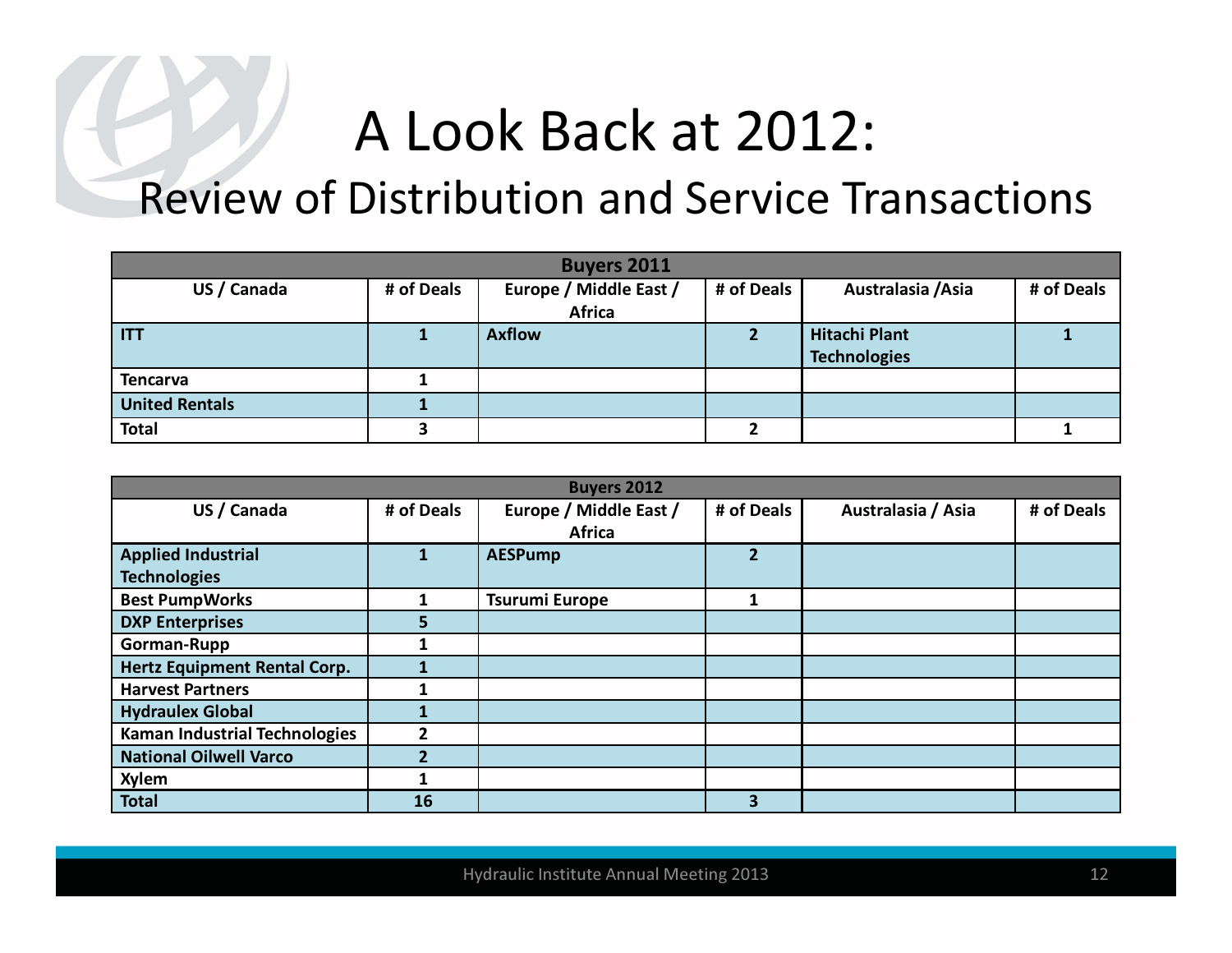#### Review of Distribution and Service Transactions

| Sellers 2011                           |                                    |                               |  |  |
|----------------------------------------|------------------------------------|-------------------------------|--|--|
| US / Canada                            | Europe / Middle East / Africa      | Australasia / Asia            |  |  |
| <b>Blue Mountain Equipment Rentals</b> | <b>Chemo-Invest Special Pumpar</b> | <b>Blakers Pump Engineers</b> |  |  |
| <b>GPM Industrial / Environmental</b>  | Saihati Weir                       |                               |  |  |
|                                        | <b>TM-Palvelu OY</b>               |                               |  |  |
| 2 transactions                         | <b>3 Transactions</b>              | 1 Transaction                 |  |  |

| Sellers 2012                              |                               |                    |  |  |
|-------------------------------------------|-------------------------------|--------------------|--|--|
| US / Canada                               | Europe / Middle East / Africa | Australasia / Asia |  |  |
| <b>Aledco</b>                             | <b>Hydreutes / Hidrovento</b> |                    |  |  |
| <b>American Pump Technology</b>           | James Walker Pump & Valve     |                    |  |  |
| <b>CE Franklin (Schlumberger)</b>         | Pumptron                      |                    |  |  |
| <b>DW Pumps</b>                           | <b>Ultimate Vacuum</b>        |                    |  |  |
| <b>FCx Performance</b>                    |                               |                    |  |  |
| <b>Flint Hydrostatics</b>                 |                               |                    |  |  |
| <b>Florida Bearings</b>                   |                               |                    |  |  |
| <b>Force Engineered Products</b>          |                               |                    |  |  |
| <b>Heartland Rentals</b>                  |                               |                    |  |  |
| <b>HSE Integrated Ltd.</b>                |                               |                    |  |  |
| <b>Industrial Paramedic Services</b>      |                               |                    |  |  |
| <b>Parts Associates</b>                   |                               |                    |  |  |
| <b>Pump &amp; Power (Lenexa KS)</b>       |                               |                    |  |  |
| <b>Schlumberger (Wilson Distribution)</b> |                               |                    |  |  |
| <b>Zeller</b>                             |                               |                    |  |  |
| <b>15 Transactions</b>                    | <b>4 Transactions</b>         |                    |  |  |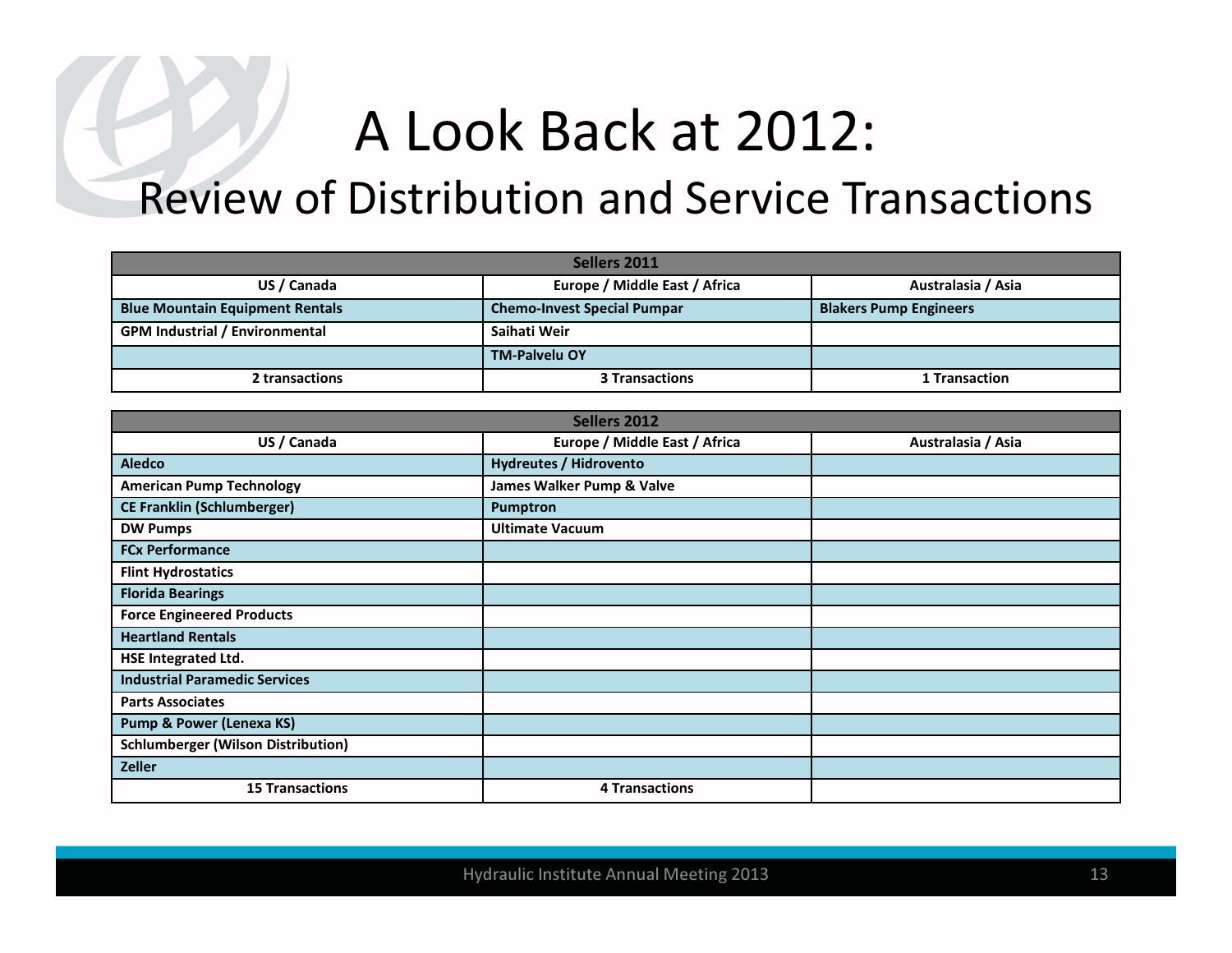#### The Most Active Companies - What They Bought, Why and What They Paid

| <b>Acquiring Company</b>                                        | <b>Deals</b>                                | <b>Acquired Business</b>                           | <b>Transaction Rationale</b>                                                                                                                                | <b>Transaction</b><br>Value <sup>1</sup> | <b>EV/Revenu</b><br>e Multiple <sup>2</sup> | <b>EV/EBITDA</b><br>Multiple <sup>2</sup> |
|-----------------------------------------------------------------|---------------------------------------------|----------------------------------------------------|-------------------------------------------------------------------------------------------------------------------------------------------------------------|------------------------------------------|---------------------------------------------|-------------------------------------------|
|                                                                 |                                             | Aledco Inc.                                        | These three acquisitions are                                                                                                                                |                                          |                                             |                                           |
| <b>DXP Enterprises</b>                                          | 5                                           | <b>Force Engineered</b><br><b>Products</b>         | pump distribution businesses that<br>expand DXP's presence in some of                                                                                       |                                          |                                             |                                           |
|                                                                 | <b>Pump &amp; Power Inc.</b><br>(Lenexa KS) | the smaller industrial areas of the<br><b>U.S.</b> | \$1.9                                                                                                                                                       |                                          |                                             |                                           |
|                                                                 |                                             | <b>HSE Integrated Ltd.</b>                         | Creates a meaningful presence in<br><b>Canada and expands Safety</b><br><b>Services Division and Service</b><br><b>Center Operations</b>                    | \$79.5<br>(CAD)                          | 0.78                                        | 5.1                                       |
|                                                                 |                                             | <b>Industrial Paramedic</b><br><b>Services</b>     | Further expands DXP presence in<br>Canada particularly in with<br>industrial clients operating in<br>remote locations and large<br>facilities in Western CA | \$24.0                                   | 1.1                                         | 6.0                                       |
| <sup>1</sup> Amounts are millions of USD unless otherwise noted |                                             |                                                    |                                                                                                                                                             |                                          |                                             |                                           |

<sup>2</sup> Base on Last Twelve Months unless otherwise noted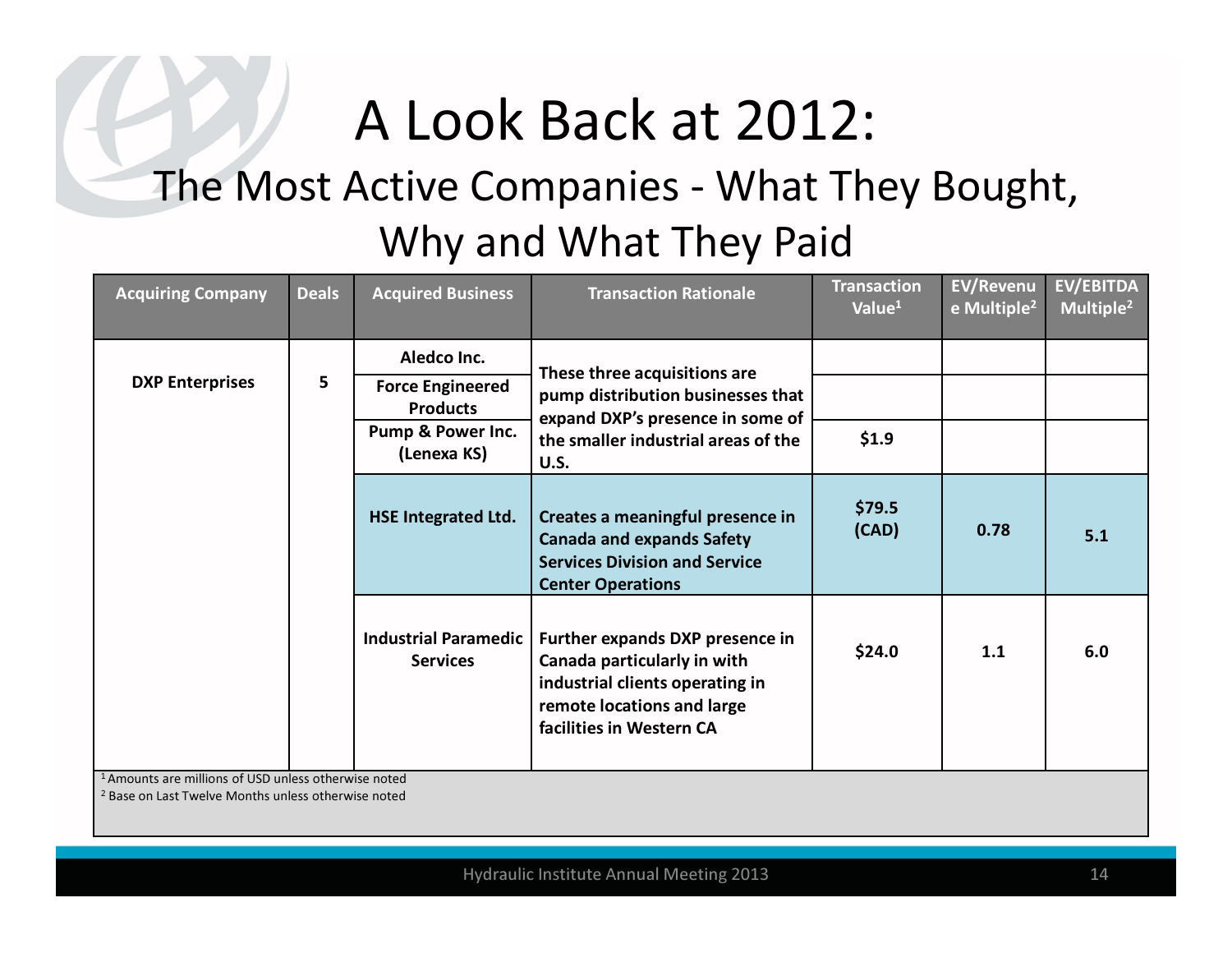### A Look Back at 2012: The Most Active Companies, What They Bought, Why and What They Paid

| <b>Acquiring Company</b>                                        | <b>Deals</b> | <b>Acquired Business</b> | <b>Transaction Rationale</b>                                                                                                                                                                                                                                                                                                                                                                | <b>Transaction</b><br>Value <sup>1</sup> | <b>EV/Revenue</b><br>Multiple <sup>2</sup> | EV/EBITDA<br>Multiple <sup>2</sup> |  |
|-----------------------------------------------------------------|--------------|--------------------------|---------------------------------------------------------------------------------------------------------------------------------------------------------------------------------------------------------------------------------------------------------------------------------------------------------------------------------------------------------------------------------------------|------------------------------------------|--------------------------------------------|------------------------------------|--|
| <b>Hydraulic Machines and</b><br>Systems (HMS)                  | 3            | Dimitrovgradkhimmash     | This transaction is to acquire an additional 11%<br>stake in the company bringing the HMS total<br>ownership to 51%. The acquisition strengthens<br>HMS market positions in oil downstream,<br>chemical, petrochemical and gas processing<br>industries in Russia and the CIS by broadening<br>and diversification of the product portfolio.                                                | \$7.05                                   | 1.2                                        | 4.8                                |  |
|                                                                 |              | <b>Apollo Goessnitz</b>  | The acquisition of 75% of Germany based<br>Apollo strengthens the HMS API pump product<br>offerings refineries, petrochemical and chemical<br>markets in Russia and the CIS. According to HMS<br>Frost and Sullivan is projecting a CAGR in these<br>markets of 20.3% 2010 thru 2015. Apollo<br>management retains 25% stake.                                                               | €26.6                                    | 1.7                                        | 8.7<br>(x pro'j '12)               |  |
|                                                                 |              | KazanKompressormash      | This acquisition of a 75% share in KKM is a<br>product extension into centrifugal and screw<br>compressors for HMS core end-use markets: oil<br>& gas upstream and transportation, metals and<br>mining and general chemical. According to the<br>company the total Russian compressor market<br>was valued at \$2.1 billion in 2010 and is<br>expected to grow at CAGR of 17.8% 2011-2016. | \$168                                    | 2.6<br>(x 2011)                            | 19<br>(x 2011)                     |  |
|                                                                 |              |                          |                                                                                                                                                                                                                                                                                                                                                                                             |                                          |                                            |                                    |  |
| <sup>1</sup> Amounts are millions of USD unless otherwise noted |              |                          |                                                                                                                                                                                                                                                                                                                                                                                             |                                          |                                            |                                    |  |
| <sup>2</sup> Base on Last Twelve Months unless otherwise noted  |              |                          |                                                                                                                                                                                                                                                                                                                                                                                             |                                          |                                            |                                    |  |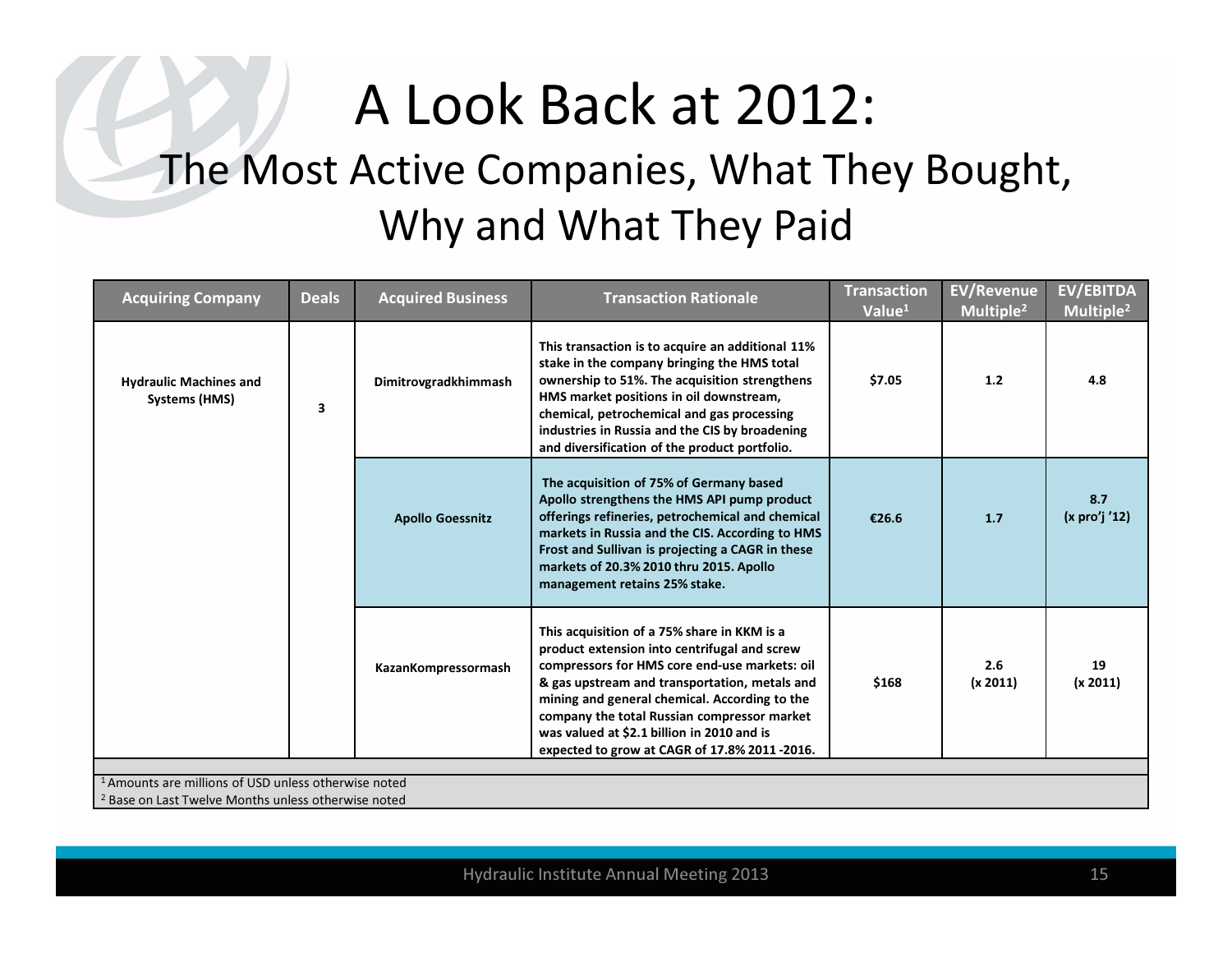#### A Look Back at 2012: The Most Active Companies, What They Bought, Why and What They Paid

| <b>Acquiring Company</b>                                       | <b>Deals</b>                                                    | <b>Acquired Business</b>    | <b>Transaction Rationale</b>                                                                                                                                                                                                                                             | <b>Transaction</b><br>Value <sup>1</sup> | <b>EV/Revenue</b><br>Multiple <sup>2</sup> | <b>EV/EBITDA</b><br>Multiple <sup>2</sup> |  |
|----------------------------------------------------------------|-----------------------------------------------------------------|-----------------------------|--------------------------------------------------------------------------------------------------------------------------------------------------------------------------------------------------------------------------------------------------------------------------|------------------------------------------|--------------------------------------------|-------------------------------------------|--|
| <b>National Oilwell Varco</b>                                  | 3                                                               | <b>CE Franklin</b>          | The acquisition of CE Franklin from<br>Schlumberger expands NOV's<br>distribution and transmission business<br>segment's position serving the oil and<br>gas producers in Canada with 39<br>branch locations, primarily in Western<br>Canada.                            | \$227.5<br>(CAD)                         | 0.4                                        | 8.1                                       |  |
|                                                                |                                                                 | <b>Wilson International</b> | The acquisition of Wilson International,<br>Inc. from Schlumberger further<br>expands NOV's distribution and service<br>capability to the Oil and gas market as<br>well as refining, chemical mining,<br>power and other industrial segments in<br><b>North America.</b> | \$800.0                                  | 0.4                                        |                                           |  |
|                                                                |                                                                 | <b>Robbins &amp; Myers</b>  | This acquisition provides NOV with<br>strong brands and complementary<br>products for the upstream oil and gas<br>market as well as strong brands and<br>customer base in the rejuvenating U.S.<br><b>Chemical market.</b>                                               | \$2,385.7                                | 2.3                                        | 9.4                                       |  |
|                                                                | <sup>1</sup> Amounts are millions of USD unless otherwise noted |                             |                                                                                                                                                                                                                                                                          |                                          |                                            |                                           |  |
| <sup>2</sup> Base on Last Twelve Months unless otherwise noted |                                                                 |                             |                                                                                                                                                                                                                                                                          |                                          |                                            |                                           |  |
|                                                                |                                                                 |                             | <b>Hydraulic Institute Annual Meeting 2013</b>                                                                                                                                                                                                                           |                                          |                                            | 16                                        |  |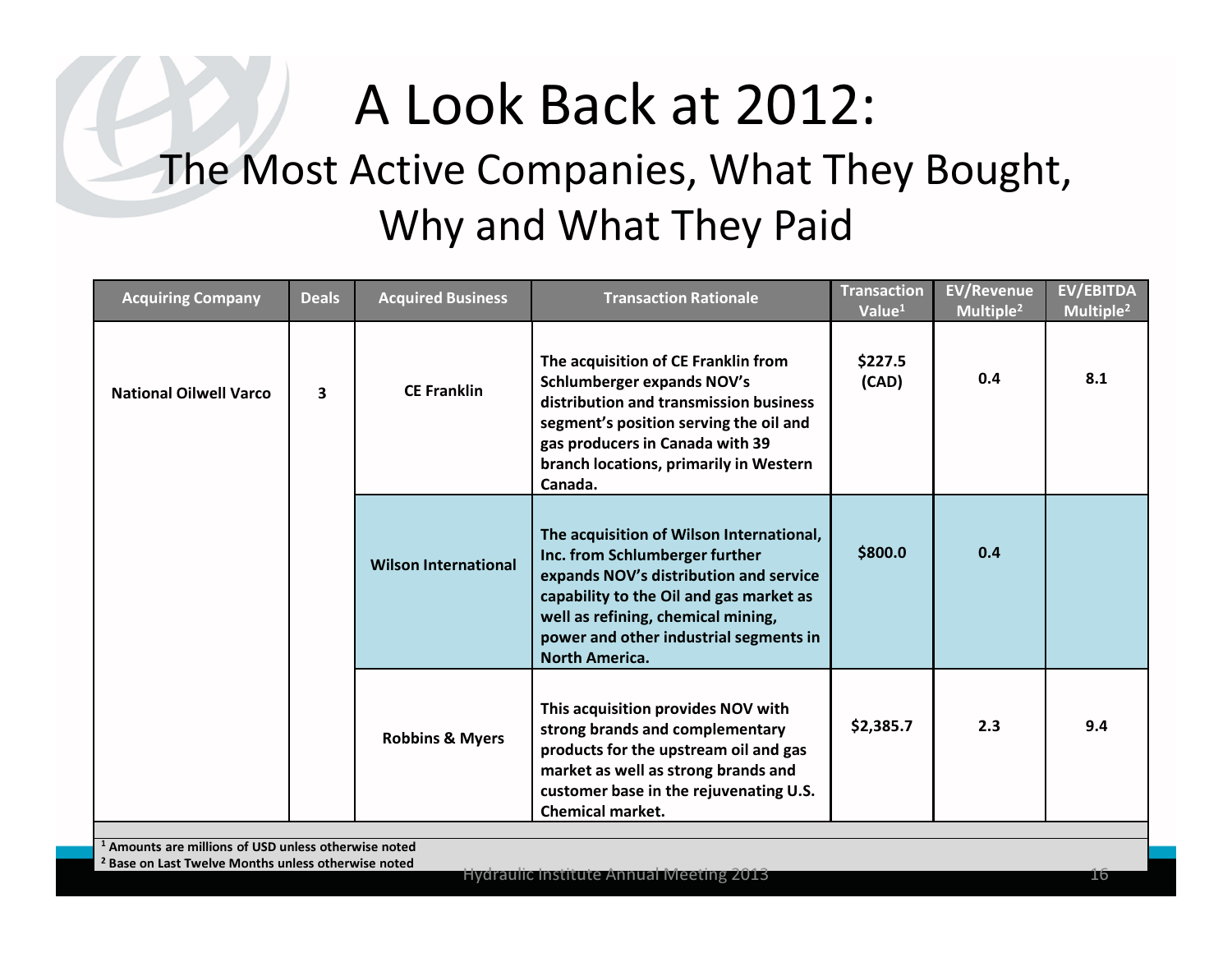

| <b>Acquiring Company</b>                                        | <b>Acquired Business</b> | <b>Transaction Rationale</b>                                                                                                                                                                                                                        | <b>Transaction</b><br>Value <sup>1</sup> | <b>EV/Revenue</b><br>Multiple <sup>2</sup> | <b>EV/EBITDA</b><br>Multiple <sup>2</sup> |  |  |
|-----------------------------------------------------------------|--------------------------|-----------------------------------------------------------------------------------------------------------------------------------------------------------------------------------------------------------------------------------------------------|------------------------------------------|--------------------------------------------|-------------------------------------------|--|--|
| Dover Corp. Pump<br><b>Solutions Group</b>                      | <b>Maag Group</b>        | <b>According to Dover management this</b><br>acquisition is consistent with the PSG<br>strategy of expanding its portfolio of<br>positive displacement pump and related<br>technologies within their core markets of<br>chemical and petrochemical. | \$285                                    | 1.7                                        |                                           |  |  |
|                                                                 |                          |                                                                                                                                                                                                                                                     |                                          |                                            |                                           |  |  |
| <sup>1</sup> Amounts are millions of USD unless otherwise noted |                          |                                                                                                                                                                                                                                                     |                                          |                                            |                                           |  |  |
| <sup>2</sup> Base on Last Twelve Months unless otherwise noted  |                          |                                                                                                                                                                                                                                                     |                                          |                                            |                                           |  |  |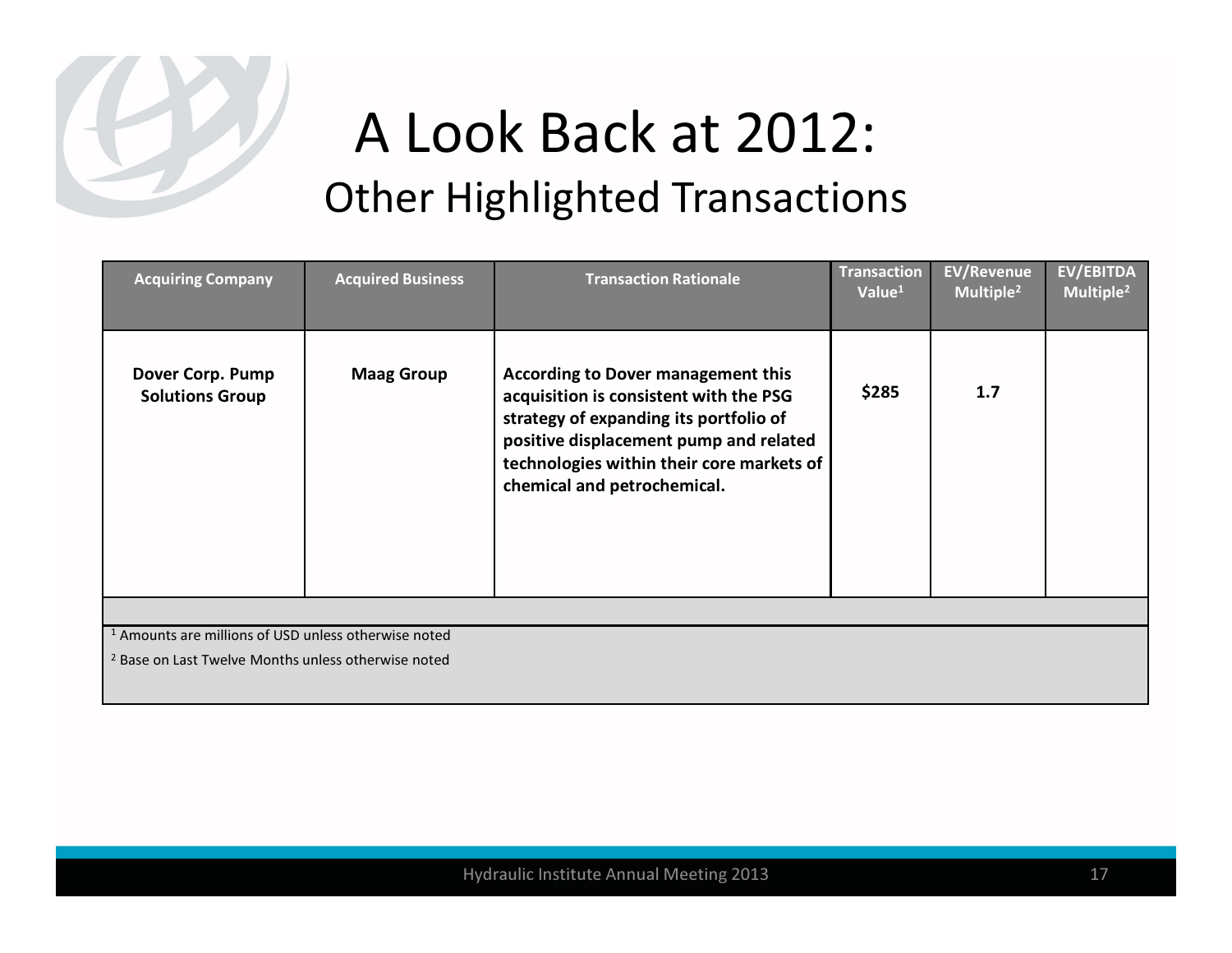

| <b>Acquiring Company</b>                                        | <b>Acquired Business</b> | <b>Transaction Rationale</b>                                                                                                                                                                                                                                                                                                                                                                                                                    | <b>Transaction</b><br>Value $1$ | <b>EV/Revenue</b><br>Multiple <sup>2</sup> | <b>EV/EBITDA</b><br>Multiple <sup>2</sup> |
|-----------------------------------------------------------------|--------------------------|-------------------------------------------------------------------------------------------------------------------------------------------------------------------------------------------------------------------------------------------------------------------------------------------------------------------------------------------------------------------------------------------------------------------------------------------------|---------------------------------|--------------------------------------------|-------------------------------------------|
| <b>Weir Group</b>                                               | <b>Novatech</b>          | The deal continues Weir's upstream oil &<br>gas strategy with the acquisition of a<br>leading provider of well service pump<br>expendables (valves and valve seats for<br>pumps in unconventional applications -<br><b>Frac Pumps, Cement Pumps and Drilling</b><br>Mud Pumps. The market size has<br>quadrupled since 2009 and is driven by<br>pressure pumping activity. Novatech is<br>clear number 2 in the market behind<br>Mission (NOV). | \$180                           | 2.9<br>(YE Sept.<br>2011)                  | 7.1<br>(YE Sept.<br>2011)                 |
|                                                                 |                          |                                                                                                                                                                                                                                                                                                                                                                                                                                                 |                                 |                                            |                                           |
| <sup>1</sup> Amounts are millions of USD unless otherwise noted |                          |                                                                                                                                                                                                                                                                                                                                                                                                                                                 |                                 |                                            |                                           |
| <sup>2</sup> Base on Last Twelve Months unless otherwise noted  |                          |                                                                                                                                                                                                                                                                                                                                                                                                                                                 |                                 |                                            |                                           |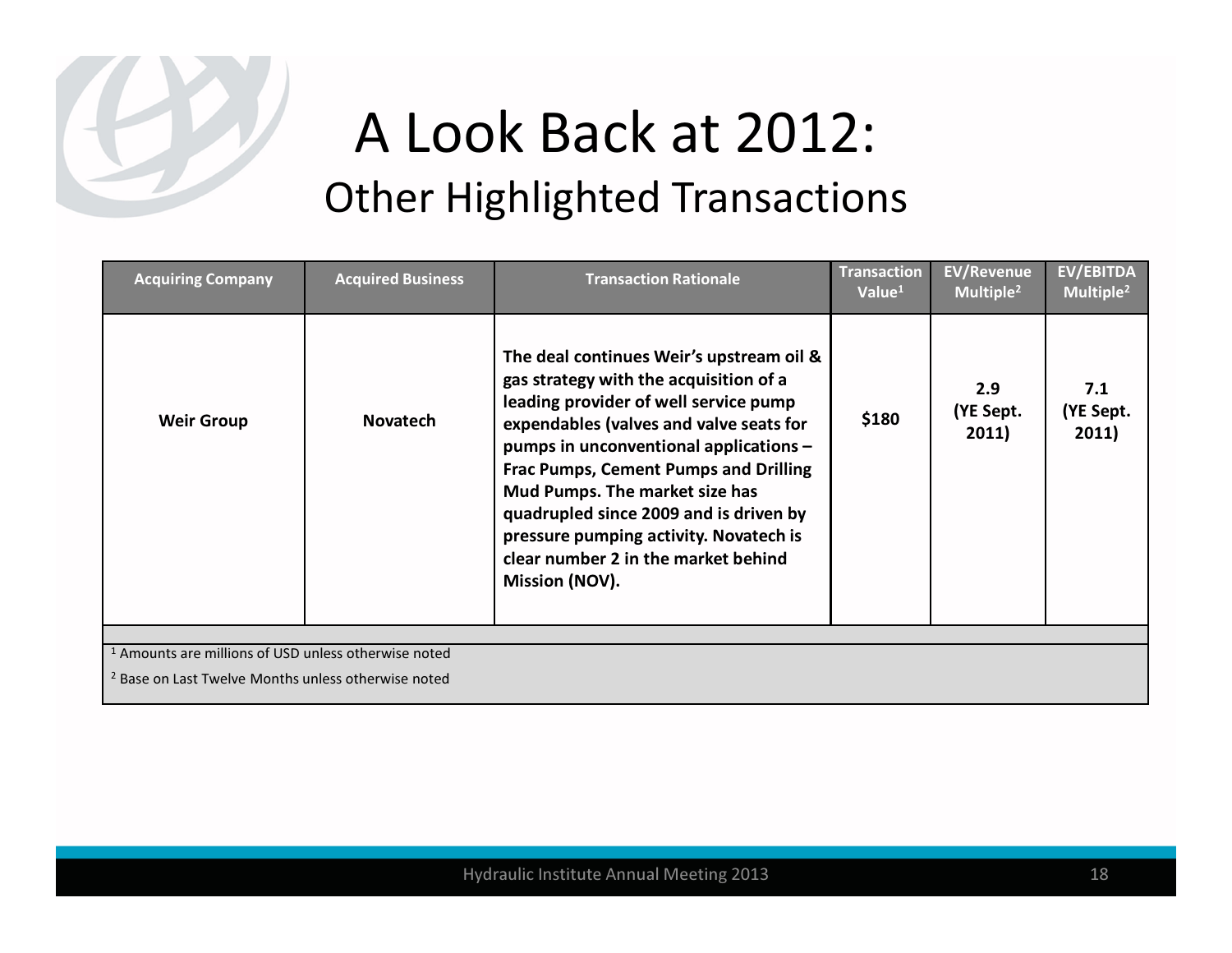

| <b>Acquiring Company</b>                                        | <b>Acquired Business</b> | <b>Transaction Rationale</b>                                                                                                                                                                                         | <b>Transaction</b><br>Value <sup>1</sup> | <b>EV/Revenue</b><br>Multiple <sup>2</sup> | EV/EBITDA<br>Multiple <sup>2</sup> |  |  |  |
|-----------------------------------------------------------------|--------------------------|----------------------------------------------------------------------------------------------------------------------------------------------------------------------------------------------------------------------|------------------------------------------|--------------------------------------------|------------------------------------|--|--|--|
| <b>ITT</b>                                                      | <b>Bornemann Pumps</b>   | This acquisition brings to ITT Industrial<br>Process segment a significant new<br>capability in positive displacement<br>technology and multiphase application<br>experience for the upstream oil and gas<br>market. | €206                                     | 1.8<br>(YE 2011)                           |                                    |  |  |  |
|                                                                 |                          |                                                                                                                                                                                                                      |                                          |                                            |                                    |  |  |  |
| <sup>1</sup> Amounts are millions of USD unless otherwise noted |                          |                                                                                                                                                                                                                      |                                          |                                            |                                    |  |  |  |
| <sup>2</sup> Base on Last Twelve Months unless otherwise noted  |                          |                                                                                                                                                                                                                      |                                          |                                            |                                    |  |  |  |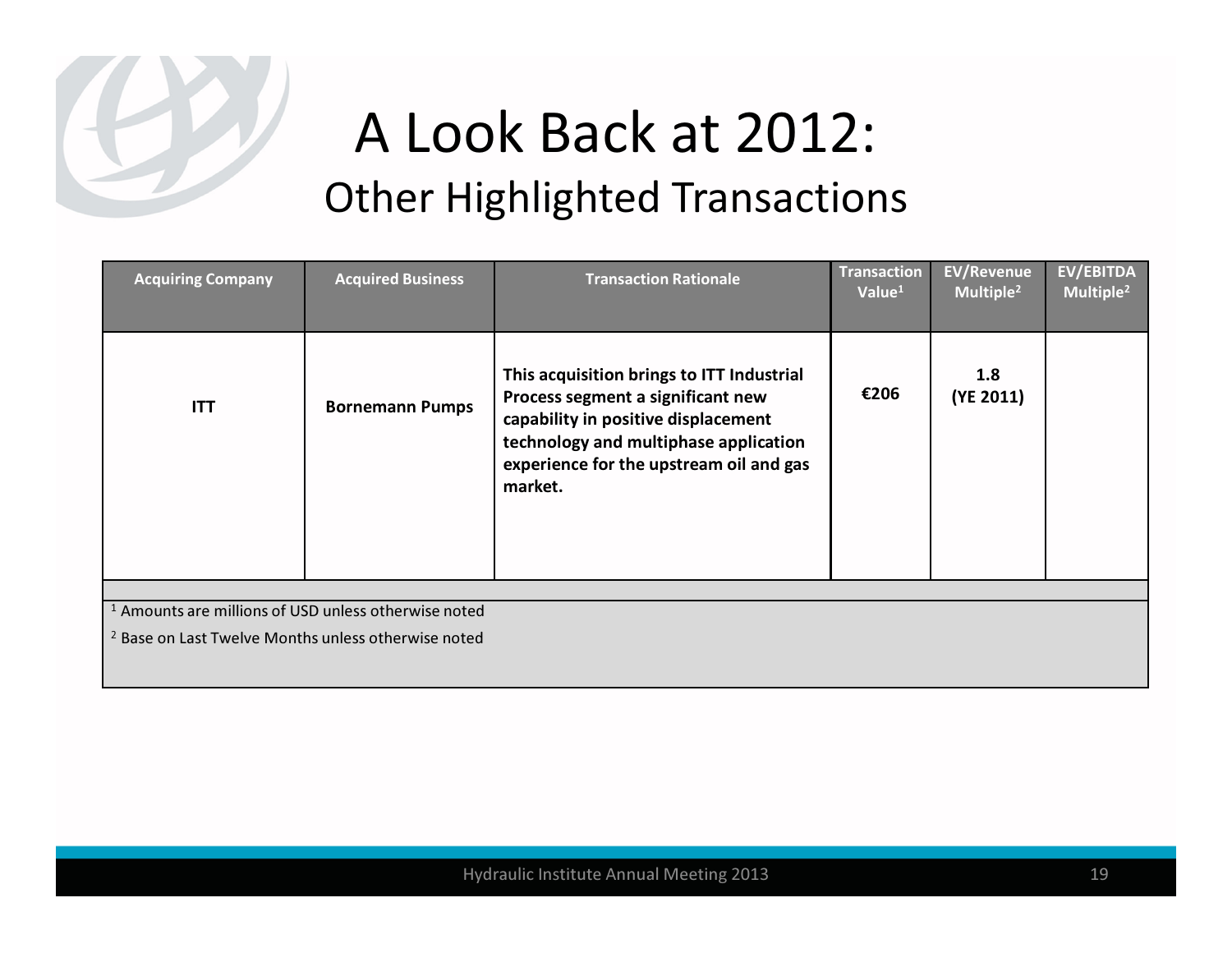

| <b>Acquiring Company</b>                                                                                           | <b>Acquired Business</b>   | <b>Transaction Rationale</b>                                                                                                                                                                                                                                                                                                                                                     | <b>Transactio</b><br>n Value <sup>1</sup> | <b>EV/Revenue</b><br>Multiple <sup>2</sup> | EV/EBITDA<br>Multiple <sup>2</sup> |  |  |  |
|--------------------------------------------------------------------------------------------------------------------|----------------------------|----------------------------------------------------------------------------------------------------------------------------------------------------------------------------------------------------------------------------------------------------------------------------------------------------------------------------------------------------------------------------------|-------------------------------------------|--------------------------------------------|------------------------------------|--|--|--|
| <b>Carlyle Group and BC</b><br><b>Partners</b>                                                                     | <b>Hamilton Sundstrand</b> | The private equity buyers have stated<br>they believe the three separate<br>businesses; Sundyne, Milton Roy and<br>Sullair are all strong businesses that<br>generate excellent free cash flow and<br>they can be even better with additional<br>investment. It is their intention to keep<br>the businesses together and build from<br>that platform with further acquisitions. | \$3,440                                   |                                            | 9.6                                |  |  |  |
|                                                                                                                    |                            |                                                                                                                                                                                                                                                                                                                                                                                  |                                           |                                            |                                    |  |  |  |
| <sup>1</sup> Amounts are millions of USD unless otherwise noted                                                    |                            |                                                                                                                                                                                                                                                                                                                                                                                  |                                           |                                            |                                    |  |  |  |
| <sup>2</sup> Based on estimated 2012 EBITDA of \$360 million (Pump \$200 Compressor \$160) Source WSJ 15 May 2012. |                            |                                                                                                                                                                                                                                                                                                                                                                                  |                                           |                                            |                                    |  |  |  |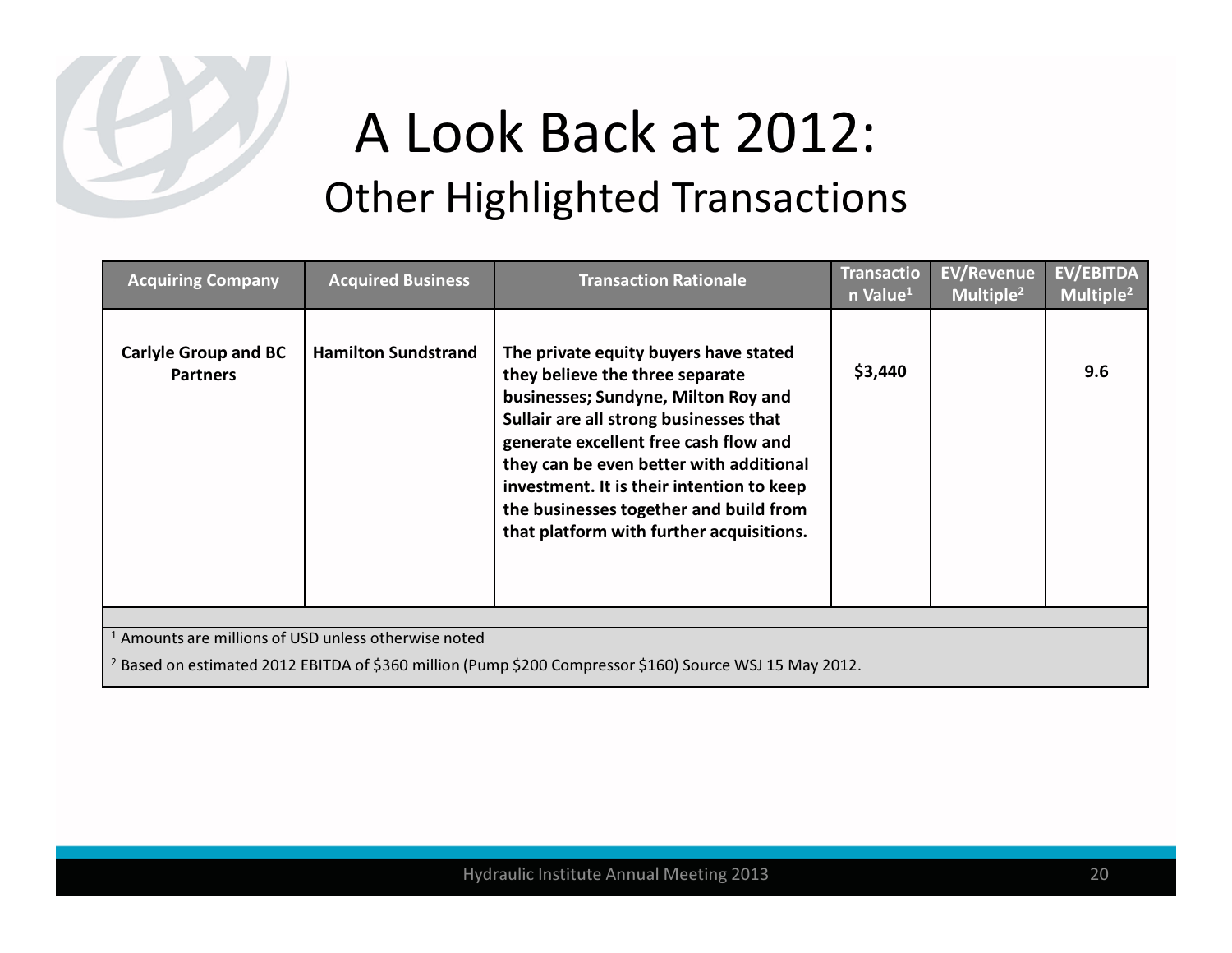

#### A Look Back at 2012: Global M&A Activity

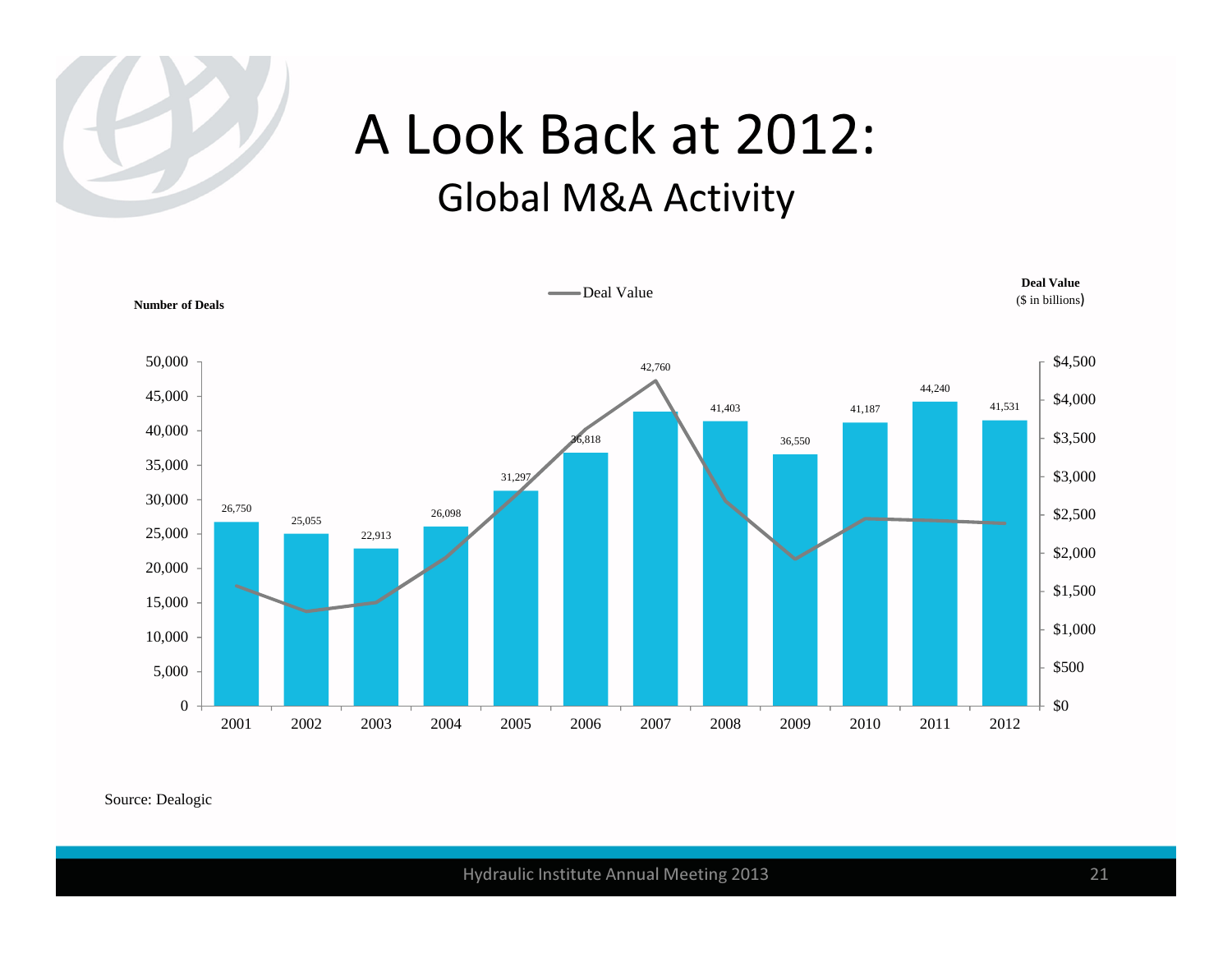

#### A Look Back at 2012: U.S. M&A Activity

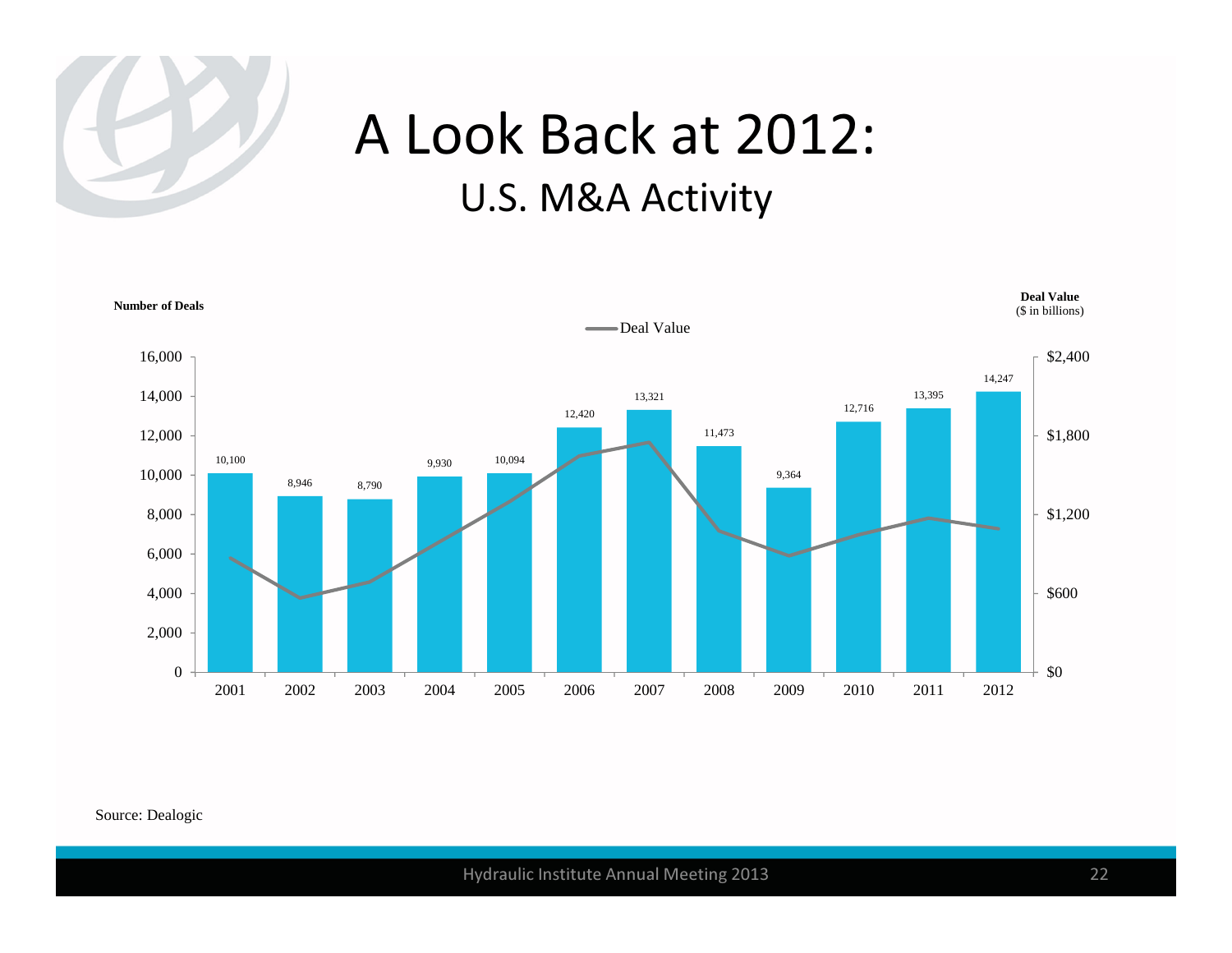

#### A Look Back at 2012: U.S. Private Equity Activity

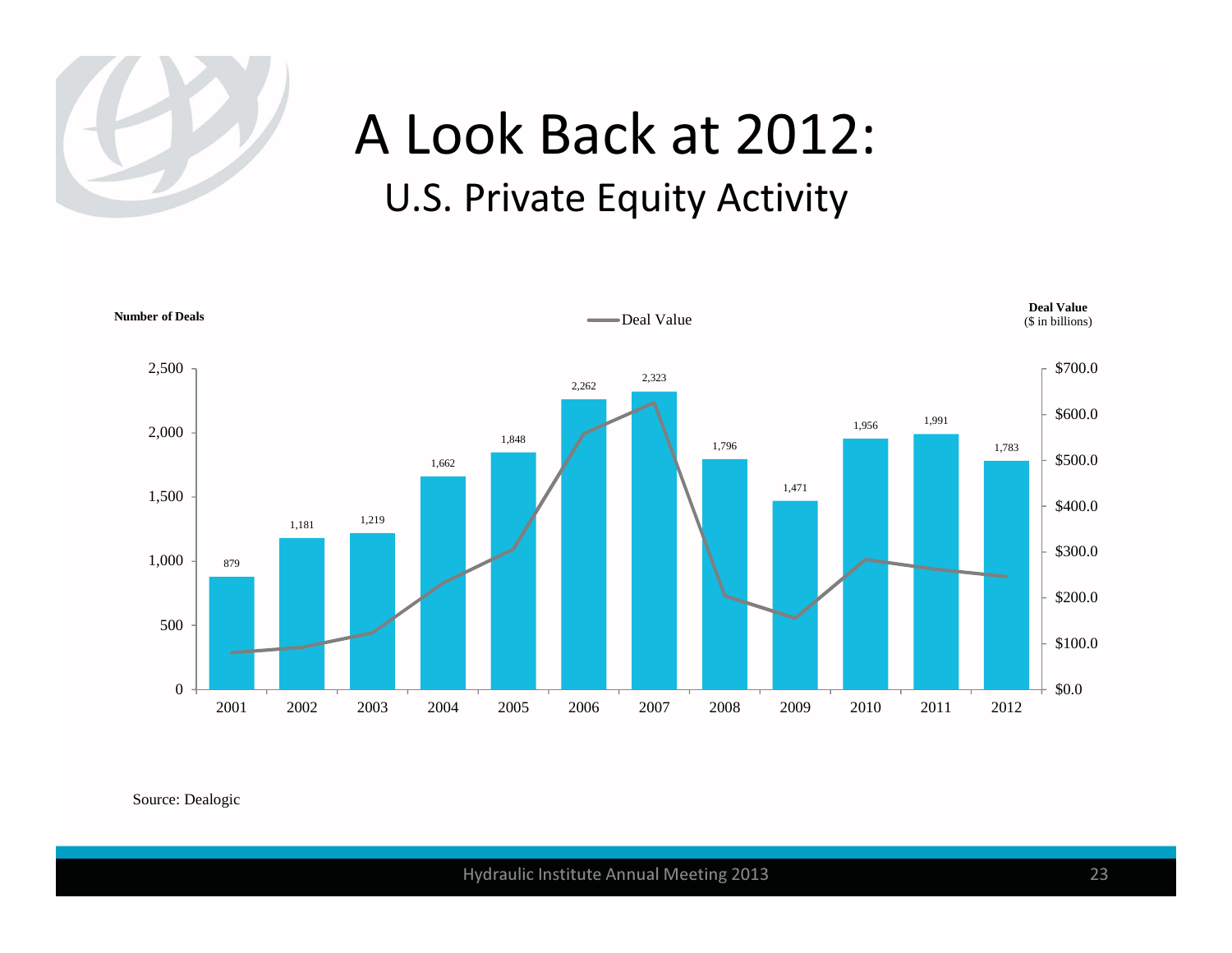#### A Look Back at 2012: U.S. EV/EBITDA Valuations Multiples

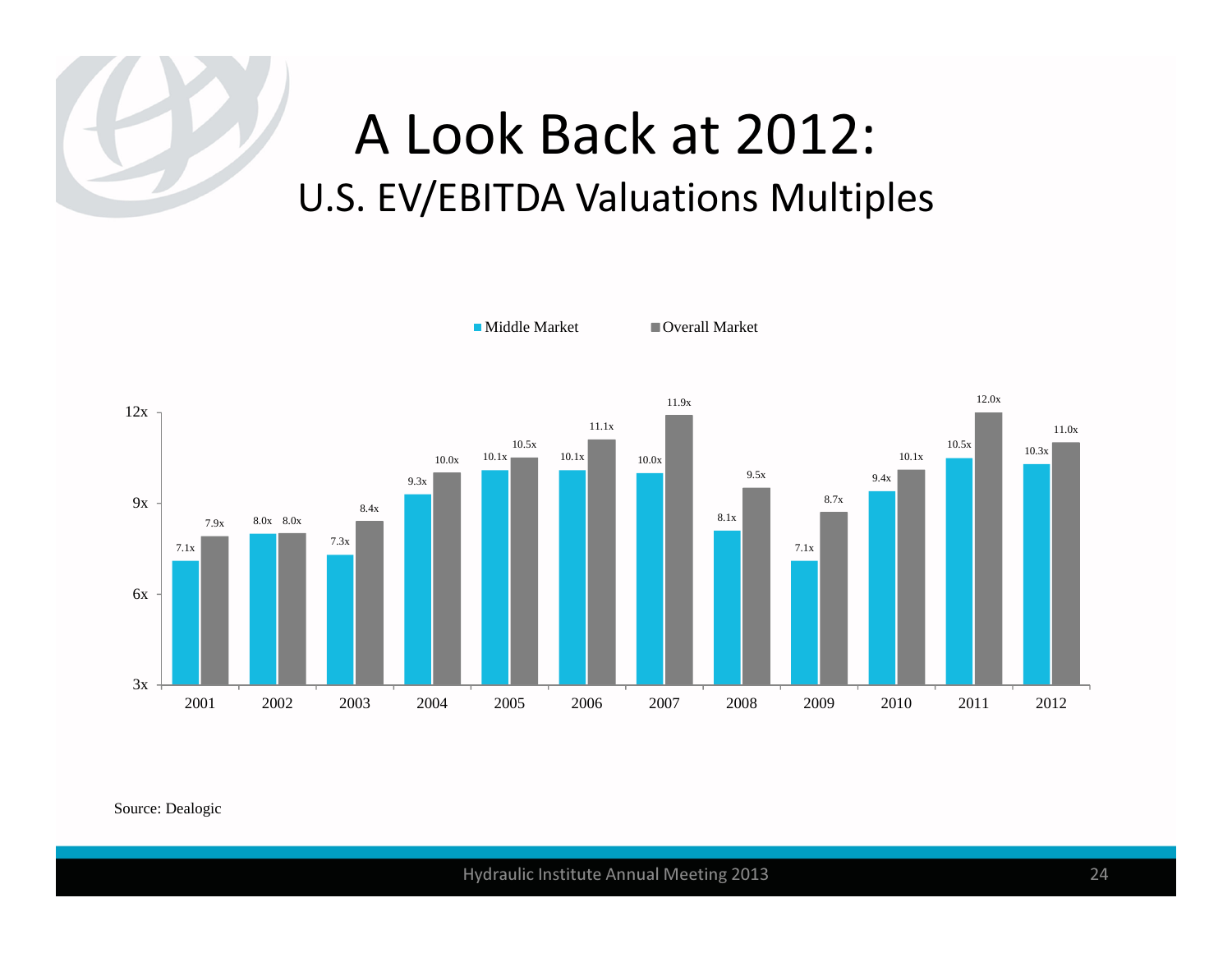#### A Look Back at 2012: PE Buyout Purchase Price Multiples

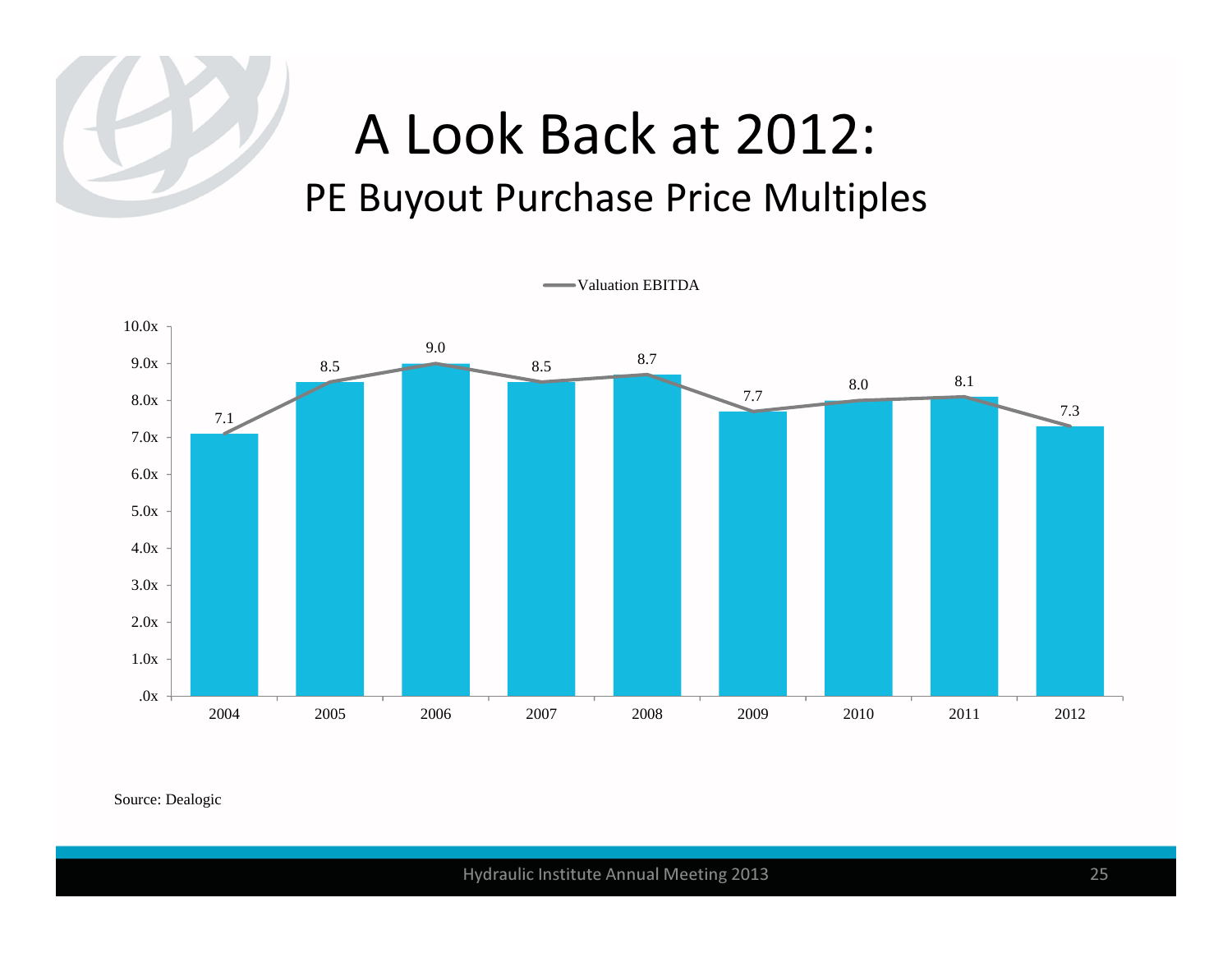

### A Look Ahead to 2013: U.S. M&A Outlook

- •Corporations have record levels of cash
- •Interest rates are at historic lows
- •Credit markets are relatively strong and still improving
- •Consumer confidence recently hit <sup>a</sup> five year high
- • The S&P <sup>500</sup> ended <sup>2012</sup> up over 13% for the year; it addedanother 3% gain in January
- Will there be negative developments in the European debt crisis?
- •Will robust growth return to the emerging markets?
- • Will "reasonableness" or "excessive expectations" mark thementality of owners/sellers?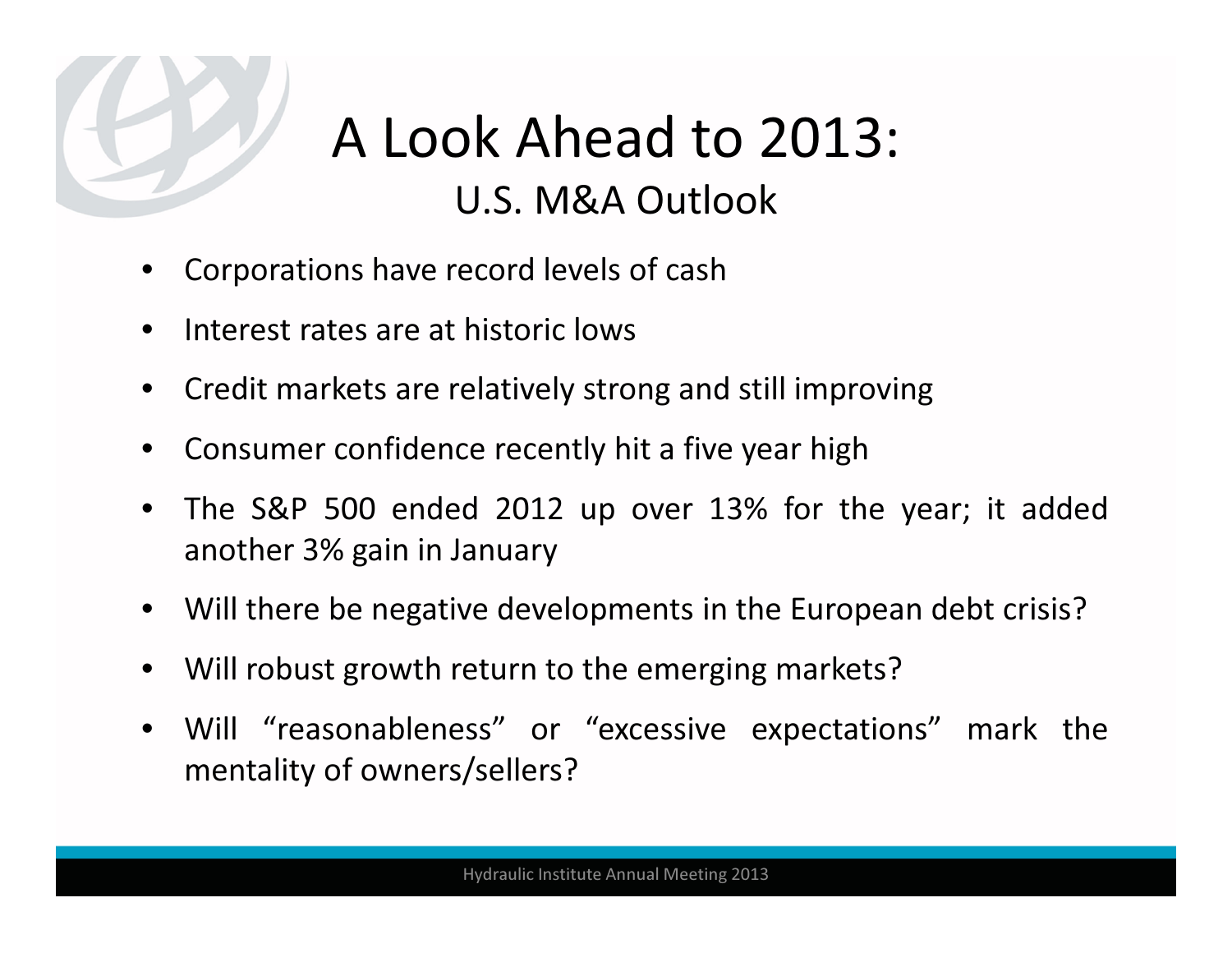## A Look Ahead to 2013: Market and End-User Driving Forces

#### Market and External Forces

- •Continuing growth in upstream oil and gas
- • New pipelines to get shale oil and gas to processing plants and enduse markets
- •Revitalization of the Chemical Processing Industry in the U.S.
- $\bullet$ DOE mandating efficiency standards for pumps
- • Does the long anticipated growth in water and wastewater start to come to fruition?
- Does Europe bottom out and start seeing economic growth in the •second half of 2013?
- Resumption of growth in Asia? •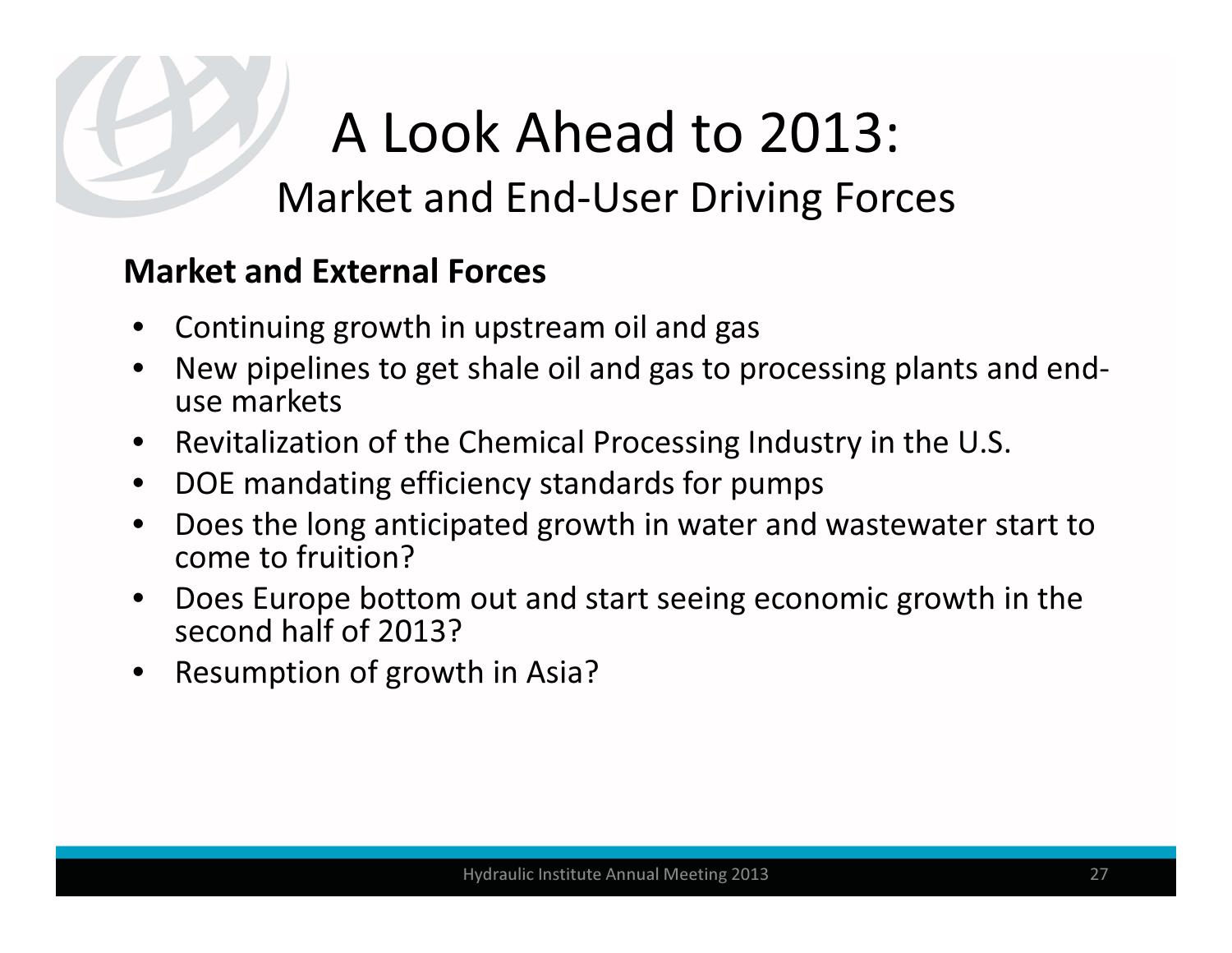## A Look Ahead to 2013: Market and End-User Driving Forces

#### End-User Driving Forces

- •Continue to enhance reliability of rotating equipment
- •Monitoring of critical equipment to predict and plan maintenance events
- • Aging workforce and focus on core competence drives trend to outsourcing of rotating equipment service to integrated service providers
- •Enhance energy efficiency of systems and equipment within the system
- •Emission reduction
- • Continued reduction of spare parts inventory without increasing risk of extended downtime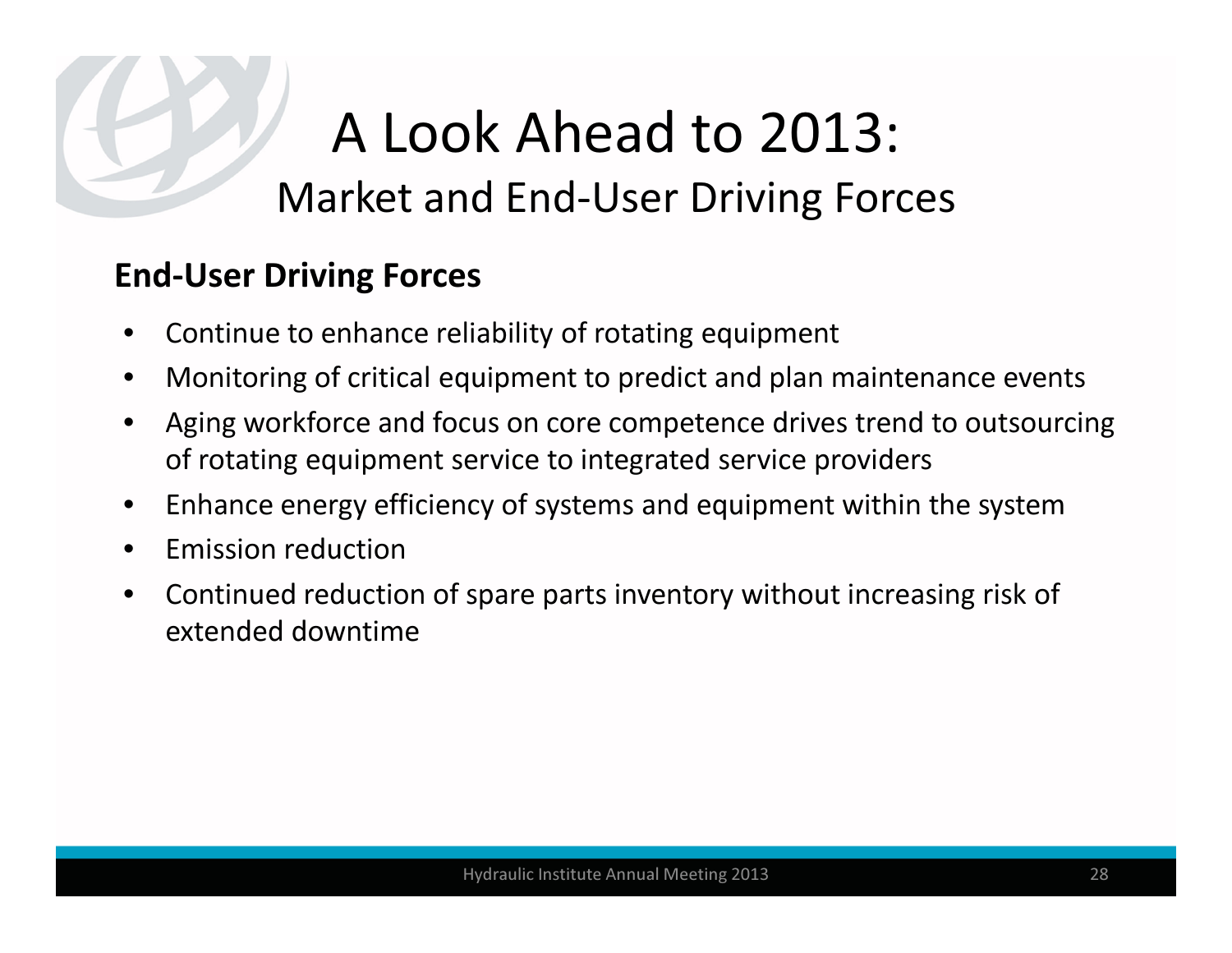## A Look Ahead to 2013:

#### Strategic Impact of Market and End-User Forces

#### Targeted Areas of Interest

- 1. Companies with a meaningful customer base in Upstream and/or midstream Oil & Gas; equipment manufacturing, well service, distribution and service
- 2. Equipment companies with demonstrated equipment monitoring technology – wireless?
- 3. Software and/or consulting companies with the ability to collect and analyze data to drive enhanced rotating equipment reliability
- 4. Engineering companies with the ability to enhance efficiency and reliability of rotating equipment
- 5. Manufacturing companies with technology that will costeffectively provide enhanced reliability and reduce life cycle costs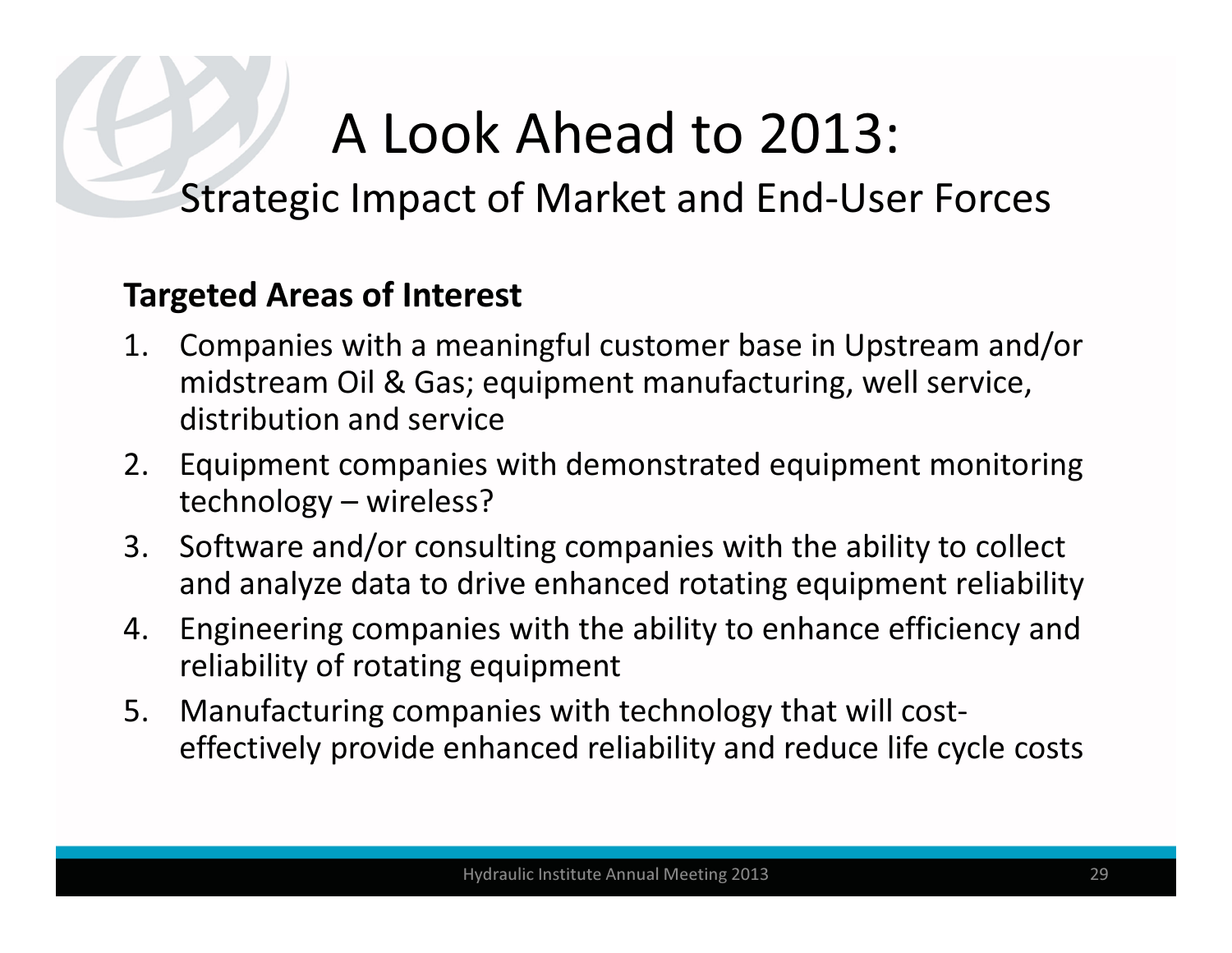## A Look Ahead to 2013:

#### Strategic Impact of Market and End-User Forces

#### Targeted Areas of Interest

- 6. Product manufacturing companies with technology that will cost-effectively reduce emissions from stationary or dynamic leakage sources
- 7. Manufacturing and distribution companies with a meaningful customer base in the U.S. Chemical Industry
- 8. Manufacturing companies with short lead-time capability for engineered components
- 9. Maintenance service providers
- 10. Industrial training companies